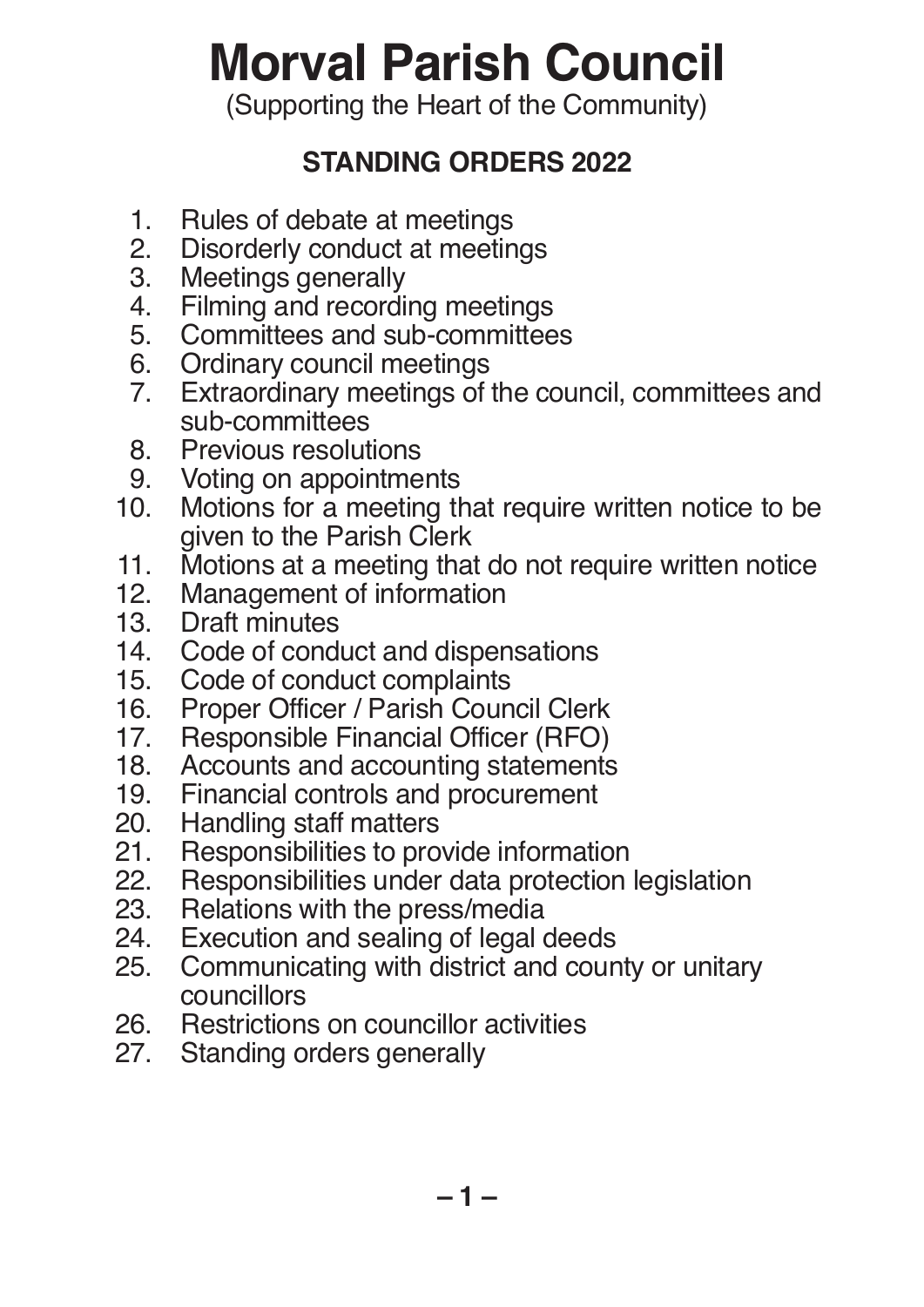# **1. RULES OF DEBATE AT MEETINGS**

- a. Motions on the agenda shall be considered in the order that they appear unless the order is changed at the discretion of the chairman of the meeting.
- b. A motion (including an amendment) shall not be progressed unless it has been moved and seconded.
- c. A motion on the agenda that is not moved by its proposer may be treated by the chairman of the meeting as withdrawn.
- d. If a motion (including an amendment) has been seconded, it may be withdrawn by the proposer only with the consent of the seconder and the meeting.
- e. An amendment is a proposal to remove or add words to a motion. It shall not negate the motion.
- f. If an amendment to the original motion is carried, the original motion (as amended) becomes the substantive motion upon which further amendment(s) may be moved.
- g. A councillor may move an amendment to his own motion if agreed by the meeting. If a motion has already been seconded, the amendment shall be with the consent of the seconder and the meeting.
- i. If there is more than one amendment to an original or substantive motion, the amendments shall be moved in the order directed by the chairman of the meeting.
- j. Subject to standing order 1(k), only one amendment shall be moved and debated at a time, the order of which shall be directed by the chairman of the meeting.
- k. One or more amendments may be discussed together if the chairman of the meeting considers this expedient but each amendment shall be voted upon separately.
- l. A councillor may not move more than one amendment to an original or substantive motion.
- m. The mover of an amendment has no right of reply at the end of debate on it.
- n. Where a series of amendments to an original motion are carried, the mover of the original motion shall have a right of reply either at the end of debate on the first amendment or at the very end of debate on the final substantive motion immediately before it is put to the vote.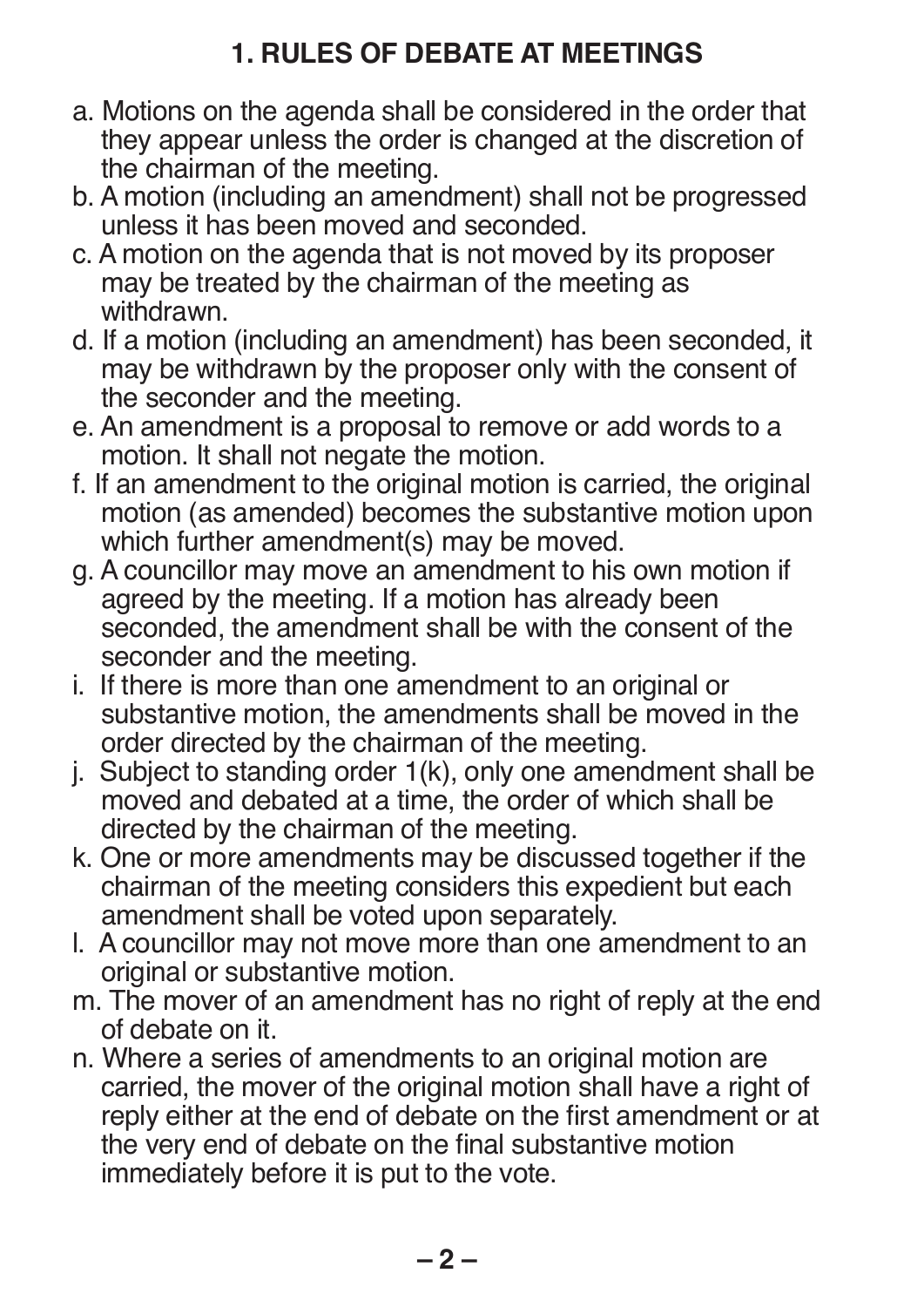- o. Unless permitted by the chairman of the meeting, a councillor may speak once in the debate on a motion except:
	- i. to speak on an amendment moved by another councillor;
	- ii. to move or speak on another amendment if the motion has been amended since he last spoke;
	- iii. to make a point of order;
	- iv. to give a personal explanation; or
	- v. to exercise a right of reply.
- p. During the debate on a motion, a councillor may interrupt only on a point of order or a personal explanation and the councillor who was interrupted shall stop speaking. A councillor raising a point of order shall identify the standing order which he considers has been breached or specify the other irregularity in the proceedings of the meeting he is concerned by.
- q. A point of order shall be decided by the chairman of the meeting and his decision shall be final.
- r. When a motion is under debate, no other motion shall be moved except:
	- i. to amend the motion;
	- ii. to proceed to the next business;
	- iii. to adjourn the debate;
	- iv. to put the motion to a vote;
	- v. to ask a person to be no longer heard or to leave the meeting;
	- vi. to refer a motion to a committee or sub-committee for consideration;
	- vii. to exclude the public and press;

viii. to adjourn the meeting; or

- ix. to suspend particular standing order(s) excepting those which reflect mandatory statutory or legal requirements.
- s. Before an original or substantive motion is put to the vote, the chairman of the meeting shall be satisfied that the motion has been sufficiently debated and that the mover of the motion under debate has exercised or waived his right of reply.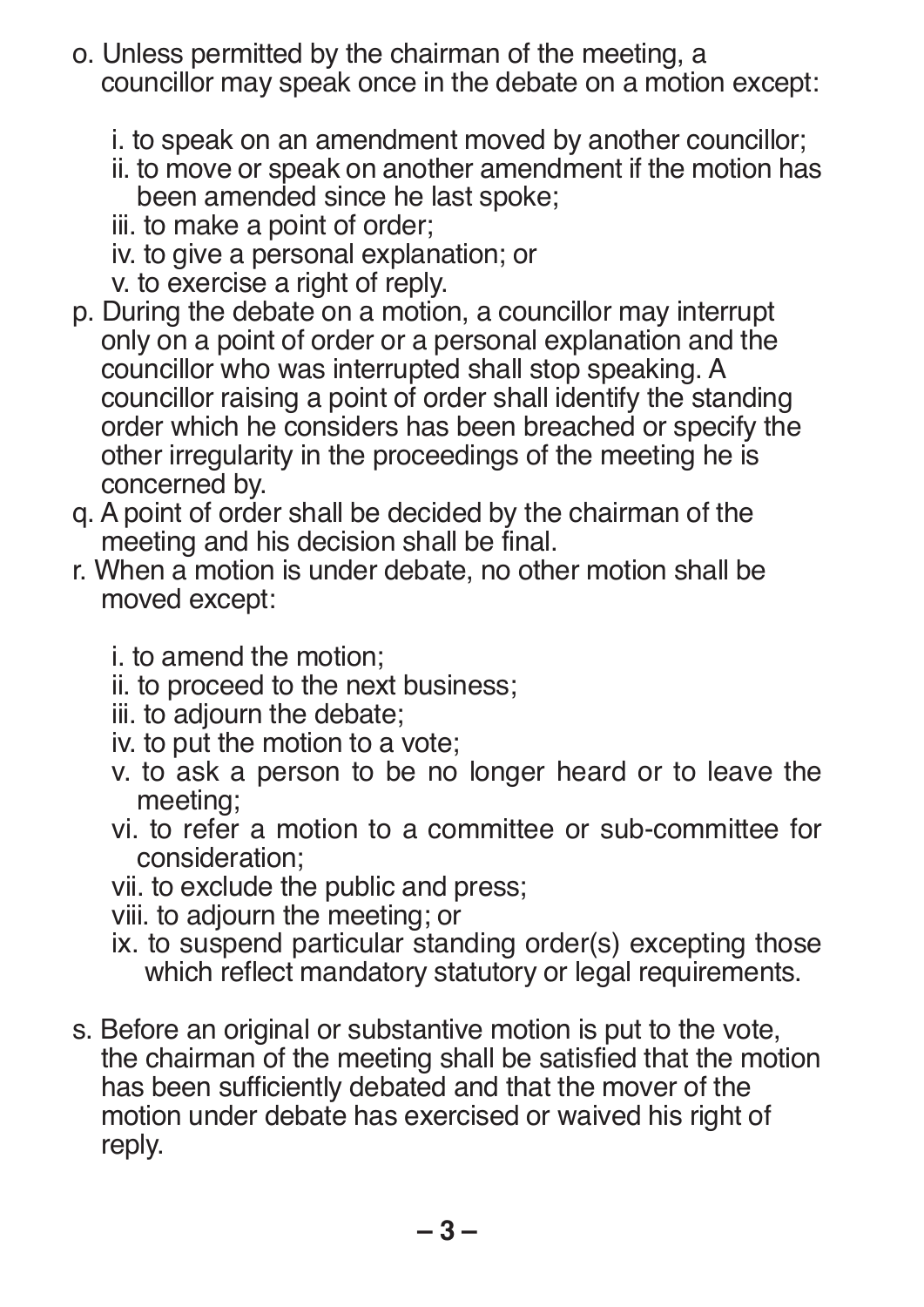t. Excluding motions moved under standing order 1(r), the contributions or speeches by a councillor shall relate only to the motion under discussion and shall not exceed five minutes without the consent of the chairman of the meeting.

# **2. DISORDERLY CONDUCT AT MEETINGS**

- a. No person shall obstruct the transaction of business at a meeting or behave offensively or improperly. If this standing order is ignored, the chairman of the meeting shall request such person(s) to moderate or improve their conduct.
- b. If person(s) disregard the request of the chairman of the meeting to moderate or improve their conduct, any councillor or the chairman of the meeting may move that the person be no longer heard or be excluded from the meeting. The motion, if seconded, shall be put to the vote without discussion.
- c. If a resolution made under standing order 2(b) is ignored, the chairman of the meeting may take further reasonable steps to restore order or to progress the meeting. This may include temporarily suspending or closing the meeting.

# **3. MEETINGS GENERALLY**

Full Council meetings ● Committee meetings ● Sub-committee meetings ●

### ●

a. Meetings shall not take place in premises which at the time of the meeting are used for the supply of alcohol, unless no other premises are available free of charge or at a reasonable cost.

# ●

b.The minimum three clear days for notice of a meeting does not include the day on which notice was issued, the day of the meeting, a Sunday, a day of the Christmas break, a day of the Easter break or of a bank holiday or a day appointed for public thanksgiving or mourning.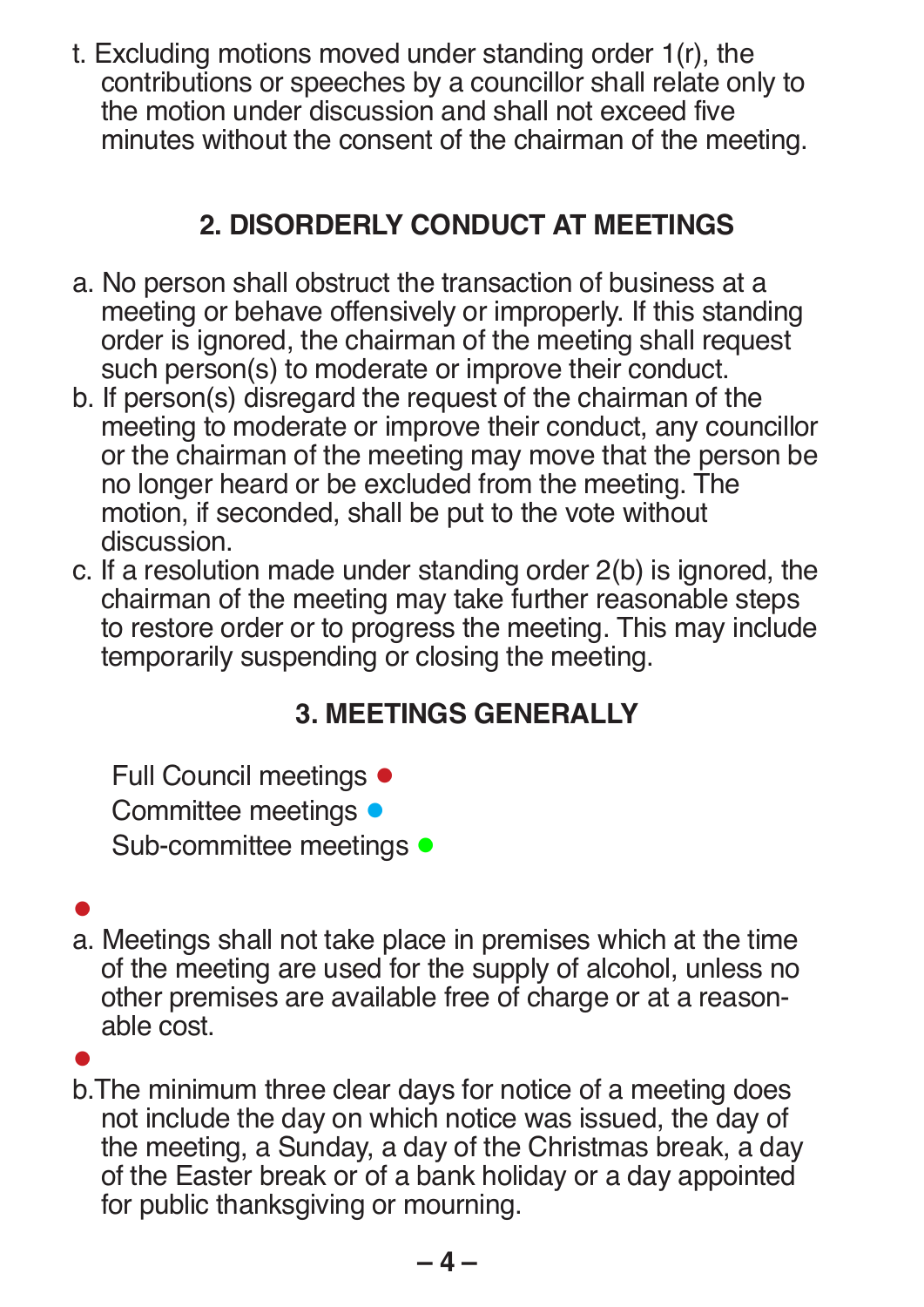- ●
- c. The minimum three clear days' public notice for a meeting does not include the day on which the notice was issued or the day of the meeting unless the meeting is convened at shorter notice.
- ●
- d. Meetings shall be open to the public unless their presence is prejudicial to the public interest by reason of the confidential nature of the business to be transacted or for other special reasons. The public's exclusion from part or all of a meeting shall be by a resolution which shall give reasons for the public's exclusion.
- e. Members of the public may make representations, answer questions and give evidence at a meeting which they are entitled to attend in respect of the business on the agenda.
- f. The period of time designated for public participation at a meeting in accordance with standing order 3(e) shall not exceed 15 minutes unless directed by the chairman of the meeting.
- g. Subject to standing order 3(f), a member of the public shall not speak for more than five minutes.
- h. At the chairman's discretion and with the agreement of the council, a member of the public may be invited to answer questions on matters of fact relating to the item under consideration by the council at that point on the agenda where the matter is being discussed.
- i. In accordance with standing order 3(e), a question shall not require a response at the meeting nor start a debate on the question. The chairman of the meeting may direct that a written or oral response be given.
- j. A person who speaks at a meeting shall direct his comments to the chairman of the meeting.
- k. Only one person is permitted to speak at a time. If more than one person wants to speak, the chairman of the meeting shall direct the order of speaking.
- l. The press shall be provided with reasonable facilities for the taking of their report of all or part of a meeting at which they are entitled to be present.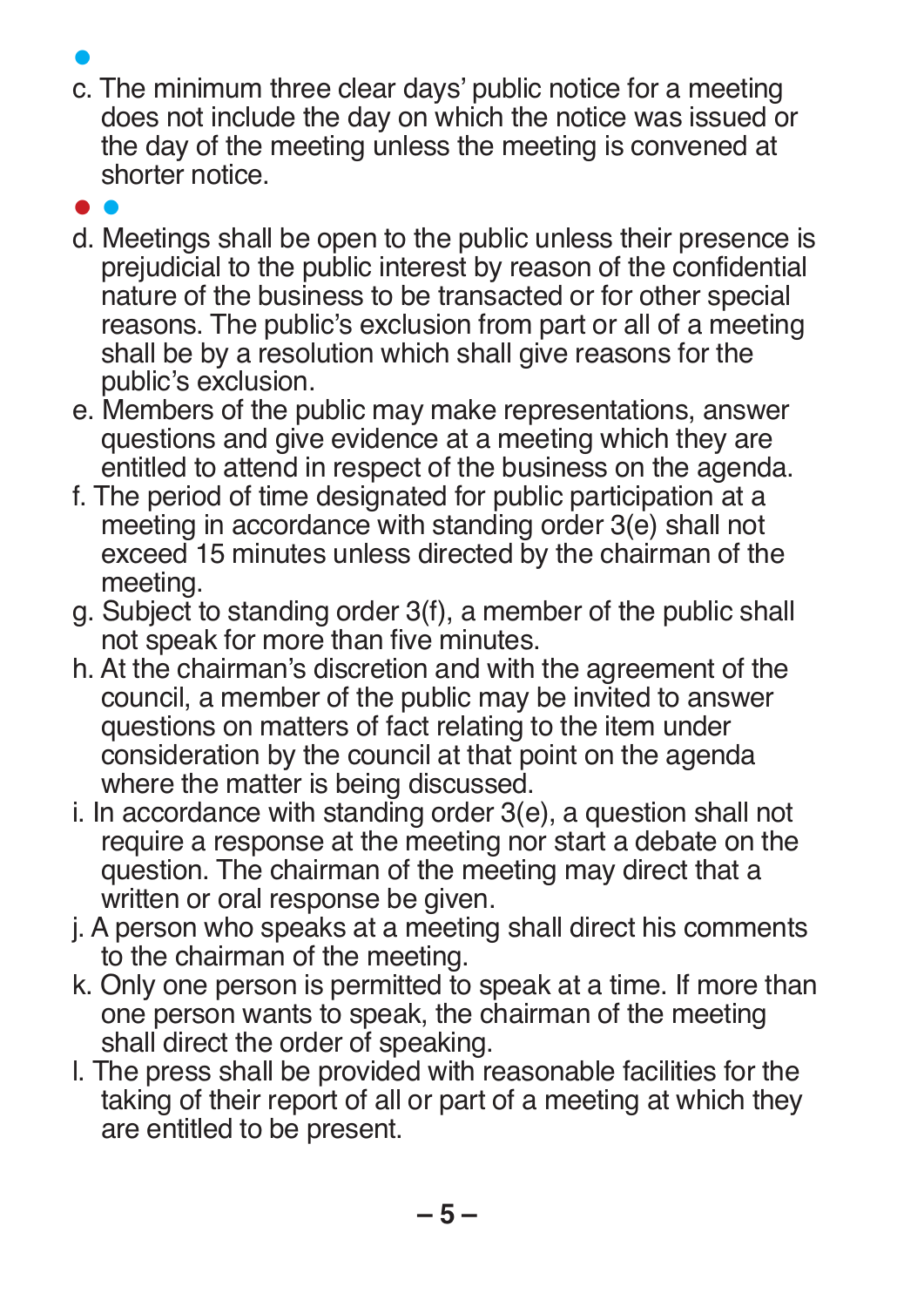- m. Subject to standing orders which indicate otherwise, anything authorised or required to be done by, to or before the chairman of the council may in his absence be done by, to or before the vice-chairman of the council (if there is one).
- n. The chairman of the council, if present, shall preside at a meeting. If the chairman is absent from a meeting, the vice-chairman of the council (if there is one) if present, shall preside. If both the chairman and the vice-chairman are absent from a meeting, a councillor as chosen by the councillors present at the meeting shall preside at the meeting.
- ● ●
- o. Subject to a meeting being quorate, all questions at a meeting shall be decided by a majority of the councillors and non-councillors with voting rights present and voting.
- p. The chairman of a meeting may give an original vote on any matter put to the vote, and in the case of an equality of votes may exercise his casting vote whether or not he gave an original vote.

*See standing orders 6(h) and 6(i) for the different rules that apply in the election of the chairman of the council at the annual meeting of the Council.*

- q. Unless standing orders provide otherwise, voting on a question shall be by a show of hands. At the request of a councillor, the voting on any question shall be recorded so as to show whether each councillor present, and voting, gave his vote for or against that question. Such a request shall be made before moving to the vote and will be taken in alphabetical order of those present at the meeting and eligible to vote.
- r. The minutes of a meeting shall include an accurate record of the following:
	- i. the time and place of the meeting;
	- ii. the names of councillors who are present and the names of councillors who are absent;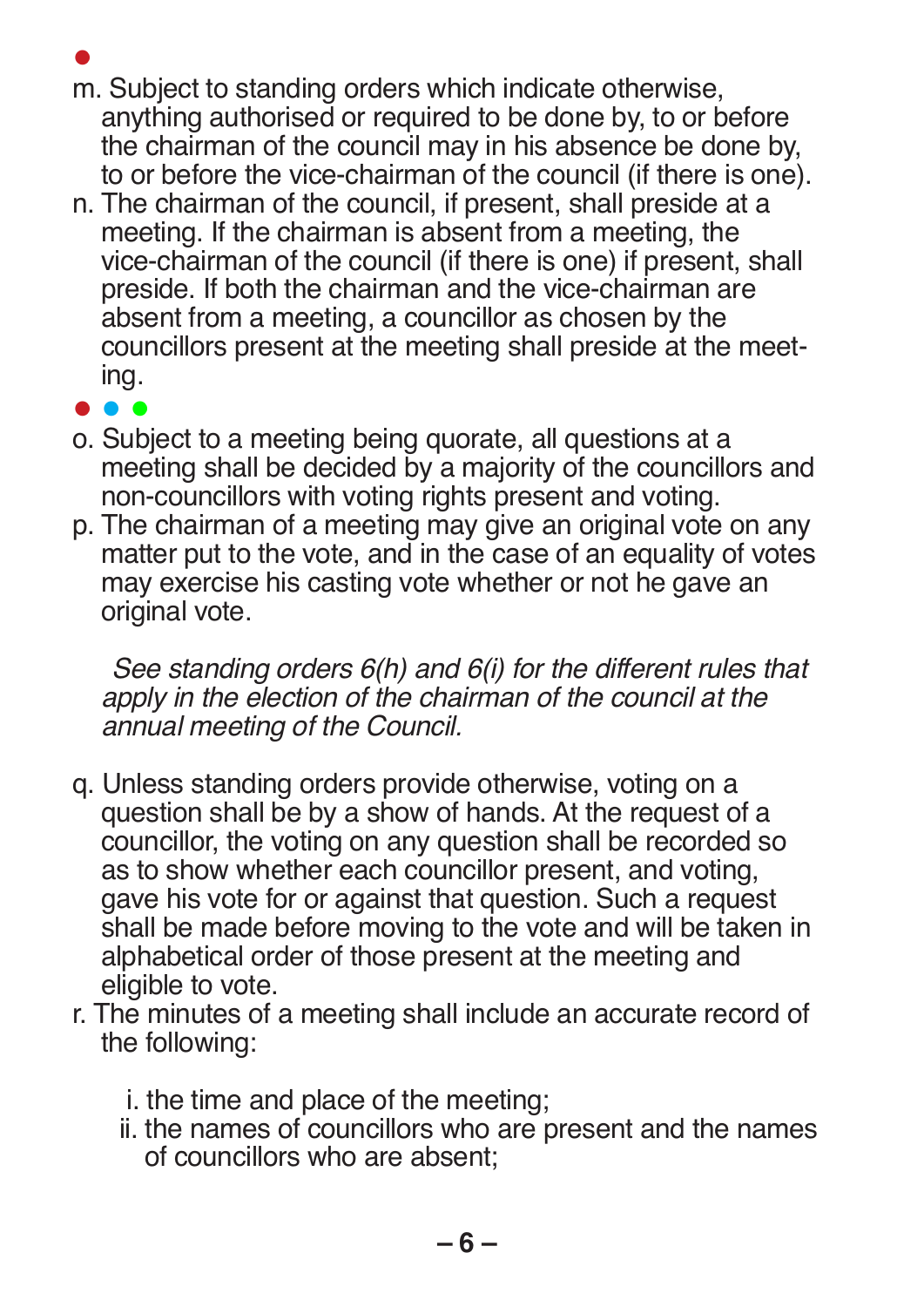- iii. interests that have been declared by councillors and non-councillors with voting rights;
- iv. the grant of dispensations (if any) to councillors and non-councillors with voting rights;
- v. whether a councillor or non-councillor with voting rights left the meeting when matters that they held interests in were being considered;

vi. if there was a public participation session; and vii. the resolutions made.

s. A councillor, or a non-councillor with voting rights, who has a disclosable pecuniary interest or another interest as set out in the council's code of conduct in a matter being considered at a meeting is subject to statutory limitations or restrictions under the code on his right to participate and vote on that matter.

# ●

t. No business may be transacted at a meeting unless at least one-third of the whole number of members of the council are present and in no case shall the quorum of a meeting be less than four.

*See standing order 5d(viii) for the quorum of a committee or sub-committee meeting*

#### ● ● ●

- u. If a meeting is, or becomes inquorate, no business shall be transacted and the meeting shall be closed. The business on the agenda for the meeting shall be adjourned to another meeting.
- v. A meeting shall not exceed a period of  $2^{1/2}$  hours.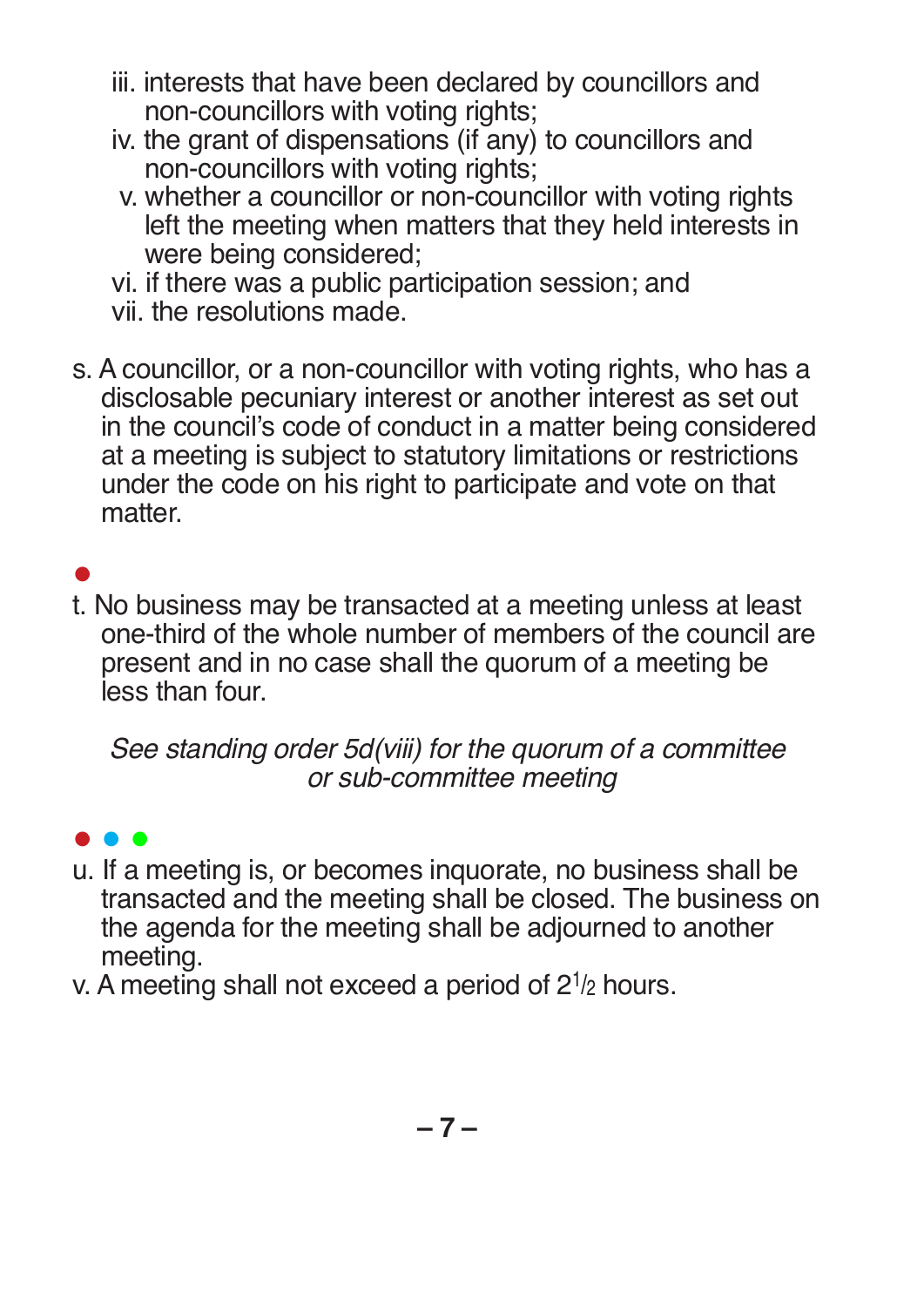# **4. FILMING AND RECORDING MEETINGS**

- a) When a meeting of the council, its committees or sub-committees is open to the public, any person, if present, may:
	- 1. Film, photograph or make an audio recording of a meeting;
	- 2. Use any other means for enabling persons not present to see or hear proceedings at a meeting as it takes place or later;
	- 3. Report or comment on the proceedings in writing during or after a meeting or orally report or comment after the meeting.
- b) Oral reporting, commentary or broadcasting is not permitted during any part of a meeting of the council, its committees and sub committees.
- c) An individual must be present and able to use their equipment in order to film, photograph or audio record a meeting. There will be no opportunity to report on any part of the meeting where the council has resolved to exclude the press and public.
- d) Disruptive behaviour:
	- 1. No filming, photographing or audio recording of a meeting should be carried out in such a way as to disrupt the proceedings of the meeting.
	- 2. If person(s) disregard the request of the chairman of the meeting to moderate or improve their behaviour, any councillor or the chairman of the meeting may move that the person be instructed to cease filming, photographing or audio recording. The motion, if seconded, shall be put to the vote without discussion.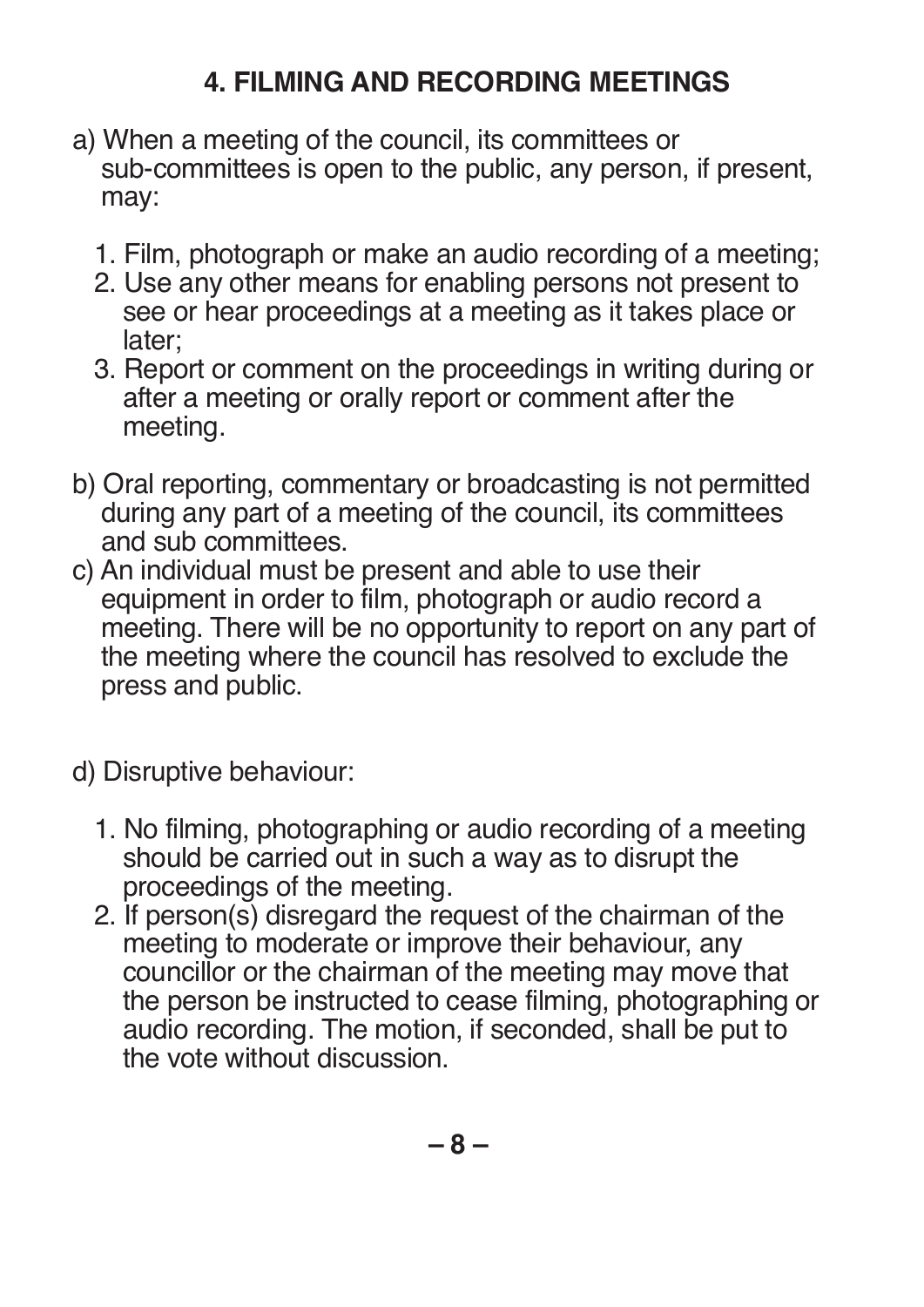- 3. If a resolution under standing order 4d(2) *above* is ignored, the chairman of the meeting may take further reasonable steps to restore order or to progress the meeting. This may include temporarily suspending or closing the meeting.
- e) Members of the council recording meetings are reminded of their obligations under the council's code of conduct in respect of confidential matters.

# **5. COMMITTEES AND SUB-COMMITTEES**

- a. Unless the council determines otherwise, a committee may appoint a sub-committee whose terms of reference and members shall be determined by the committee.
- b. The members of a committee may include non-councillors unless it is a committee which regulates and controls the finances of the council.
- c. Unless the council determines otherwise, all the members of an advisory committee and a sub-committee of the advisory committee may be non-councillors.
- d. The council may appoint standing committees or other committees as may be necessary, and:
	- i. shall determine their terms of reference including the scheme of delegation and the role of chairman and vice-chairman as ex-officio members with or without voting rights.
	- ii. shall determine the number and time of the ordinary meetings of a standing committee up until the date of the next annual meeting of the council;
	- iii. shall permit a committee, other than in respect of the ordinary meetings of a committee, to determine the number and time of its meetings;
	- iv. shall, subject to standing orders 3(b) and (c), appoint and determine the terms of office of members of such a committee;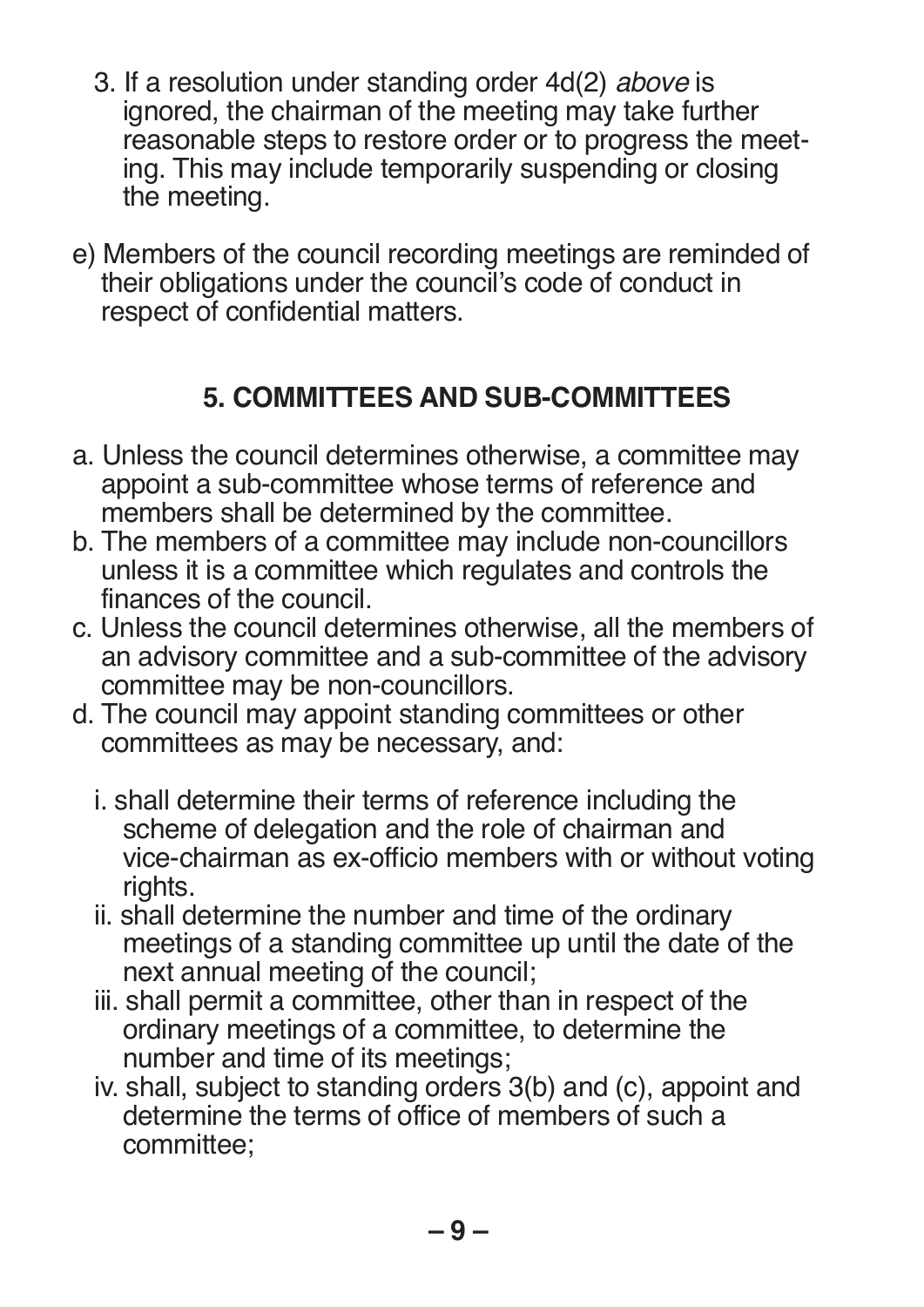- v. may, subject to standing orders 3(b) and (c), appoint and determine the terms of office of the substitute members to a committee whose role is to replace the ordinary members at a meeting of a committee if the ordinary members of the committee confirm to the Clerk/RFO four days before the meeting that they are unable to attend;
- vi. shall, after it has appointed the members of a standing committee, appoint the chairman of the standing committee;
- vii. shall permit a committee other than a standing committee, to appoint its own chairman at the first meeting of the committee;
- viii. shall determine the place, notice requirements and quorum for a meeting of a committee and a sub-committee which, in both cases, shall be no fewer than three;
- ix. shall determine if the public may participate at a meeting of a committee;
- x. shall determine if the public and press are permitted to attend the meetings of a sub-committee and also the advance public notice requirements, if any, required for the meetings of a sub-committee;
- xi. shall determine if the public may participate at a meeting of a sub-committee that they are permitted to attend; and xii. may dissolve a committee or a sub-committee.

# **6. ORDINARY COUNCIL MEETINGS**

- a. In an election year, the annual meeting of the council shall be held on, or within, 14 days following the day on which the councillors elected take office.
- b. In a year which is not an election year, the annual meeting of the council shall be held on such a day in May as the council decides.
- c. If no other time is fixed, the annual meeting of the council shall take place at 7.00 pm.
- d. In addition to the annual meeting of the council, at least three other ordinary meetings shall be held in each year on such dates and times as the council decides.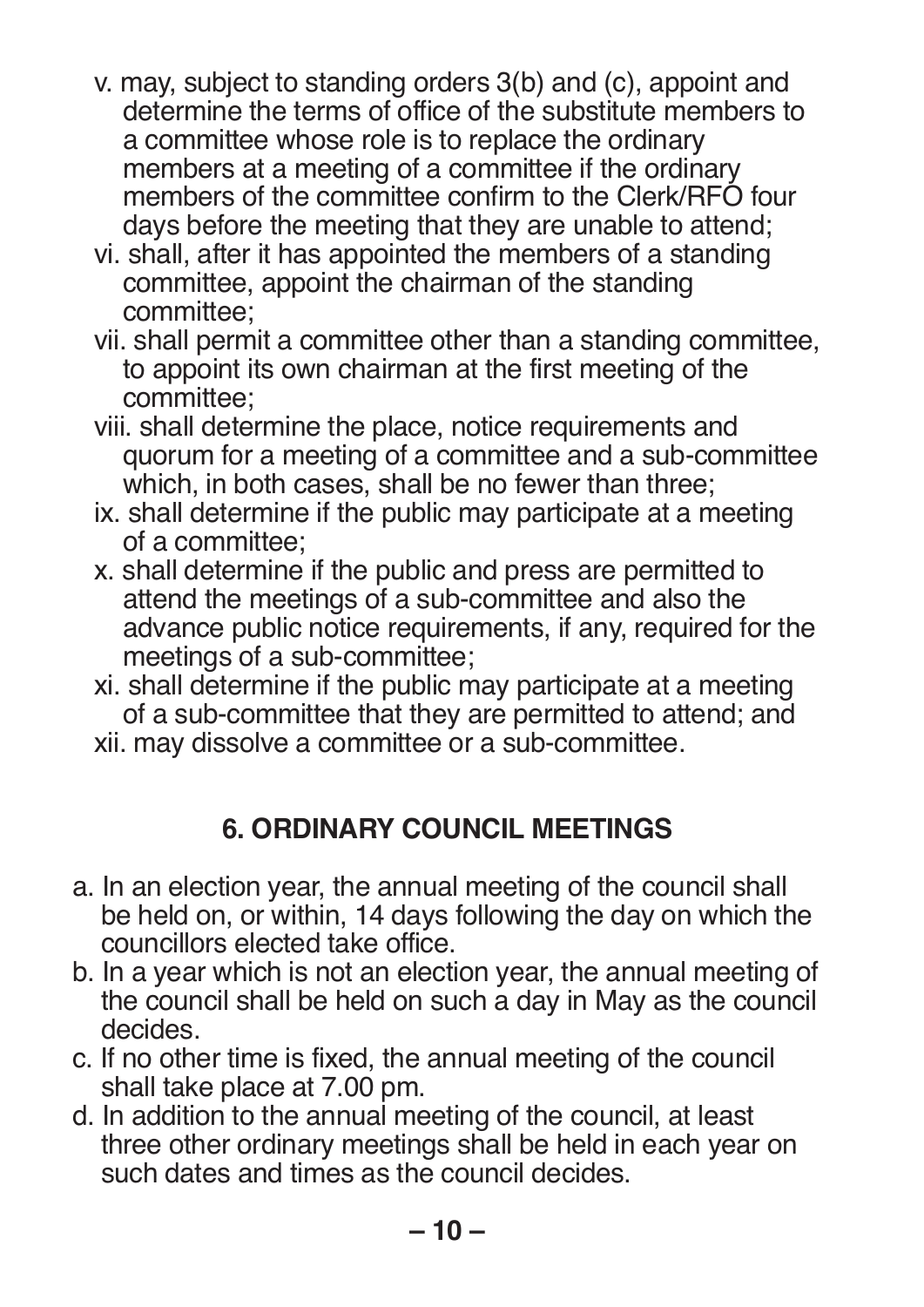- e. The first business conducted at the annual meeting of the council shall be the election of the chairman and vice-chairman (if there is one) of the council.
- f. The chairman of the council, unless he has resigned or becomes disqualified, shall continue in office and preside at the annual meeting until his successor is elected at the next annual meeting of the council.
- g. The vice-chairman of the council, if there is one, unless he resigns or becomes disqualified, shall hold office until immediately after the election of the chairman of the council at the next annual meeting of the council.
- h. In an election year, if the current chairman of the council has not been re-elected as a member of the council, he shall preside at the annual meeting until a successor chairman of the council has been elected. The current chairman of the council shall not have an original vote in respect of the election of the new chairman of the council but shall give a casting vote in the case of an equality of votes.
- i. In an election year, if the current chairman of the council has been re-elected as a member of the council, he shall preside at the annual meeting until a new chairman of the council has been elected. He may exercise an original vote in respect of the election of the new chairman of the council and shall give a casting vote in the case of an equality of votes.
- j. Following the election of the chairman of the council and vice-chairman of the council (if there is one) at the annual meeting, the business shall include:
	- i. In an election year, delivery by the chairman of the council and councillors of their acceptance of office forms unless the council resolves for this to be done at a later date. In a year which is not an election year, delivery by the chairman of the council of his acceptance of office form unless the council resolves for this to be done at a later date;
	- ii. Confirmation of the accuracy of the minutes of the last meeting of the council;
	- iii. Review of delegation arrangements to committees, sub-committees, staff and other local authorities;
	- iv. Appointment of members to existing committees;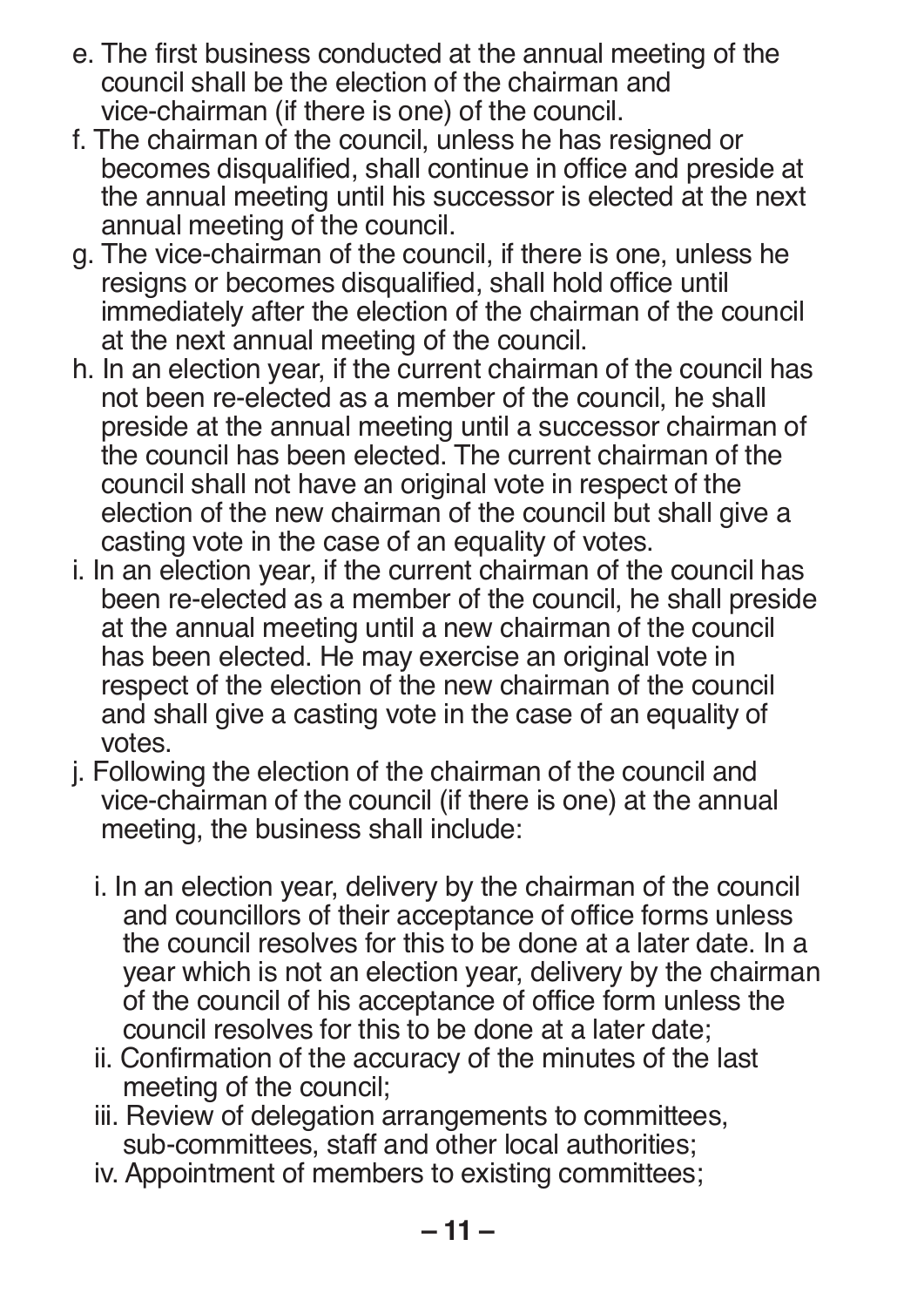- v. Appointment of any new committees in accordance with Standing Order No.3;
- vi. In an election year, to make arrangements with a view to the council becoming eligible to exercise the general power of competence in the future;
- vii. Review of inventory of land and other assets including buildings and office equipment;
- viii. Confirmation of arrangements for insurance cover in respect of all insurable risks;
	- ix. Review of the council's and/or staff subscriptions to other bodies;
	- x. Review of the Council's policies, procedures and practices in respect of its obligations under freedom of information and data protection legislation *(see also Standing Orders Nos.11, 20 and 21)*;
	- xi. Review of the council's policy for dealing with the press/media;
- xii. Review of the council's employment policies and procedures;
- xiii. Review of the council's expenditure incurred under Section 137 of the Local Government Act 1972 or the general power of competence.
- xiv. Determining the time and place of ordinary meetings of the council up to and including the next annual meeting of the council.

#### **7. EXTRAORDINARY MEETINGS OF THE COUNCIL, COMMITTEES AND SUB-COMMITTEES**

- a. The chairman of the council may convene an extraordinary meeting of the council at any time.
- b. If the chairman of the council does not call an extraordinary meeting of the council within seven days of having been requested in writing to do so by two councillors, any two councillors may convene an extraordinary meeting of the council. The public notice giving the time, place and agenda for such a meeting shall be signed by the two councillors.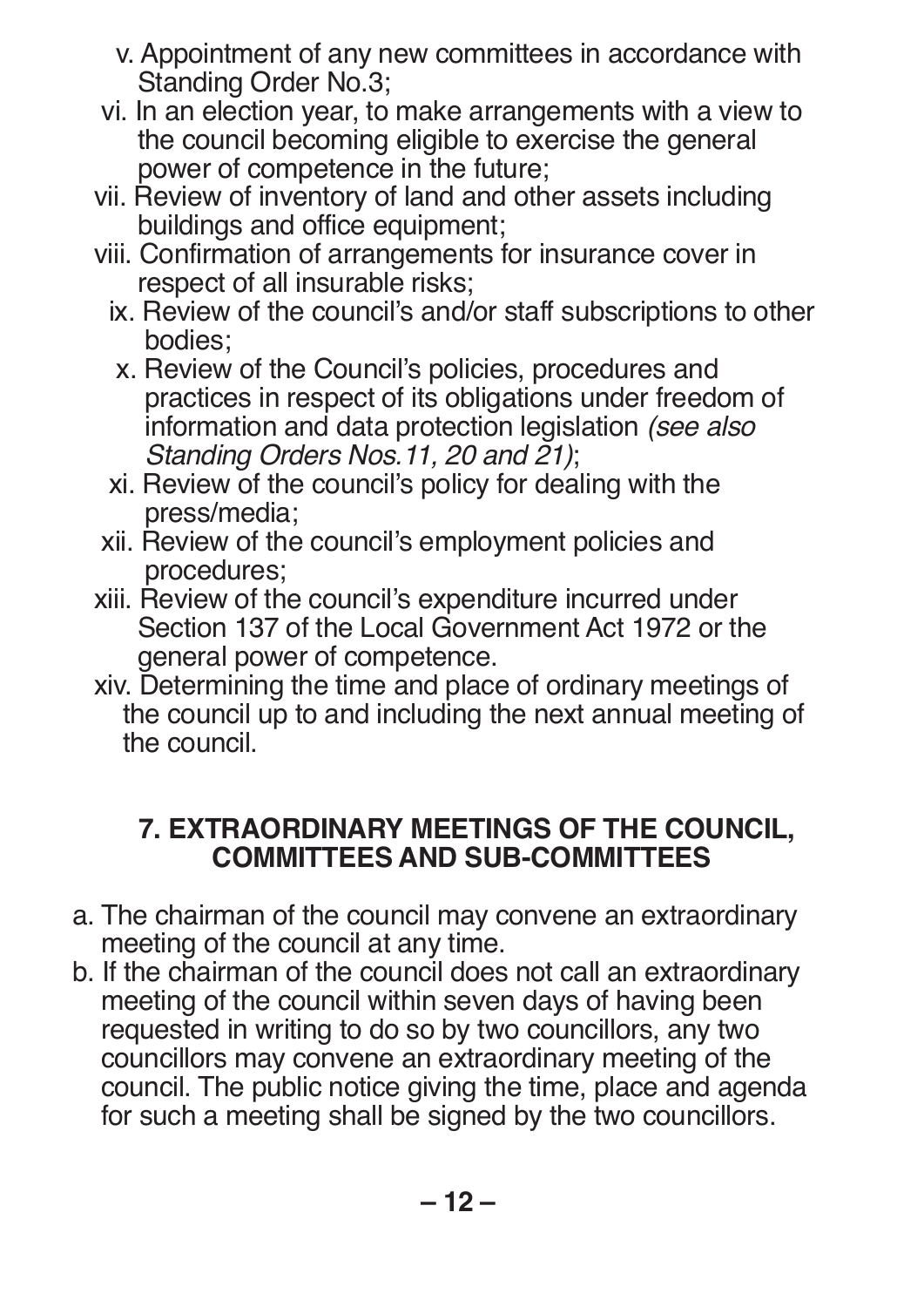- c. The chairman of a committee or a sub-committee may convene an extraordinary meeting of the committee or the sub-committee at any time.
- d. If the chairman of a committee or a sub-committee does not call an extraordinary meeting within seven days of having been requested to do so by two members of the committee or the sub-committee, any two members of the committee or the sub-committee may convene an extraordinary meeting of the committee or a sub-committee.

# **8. PREVIOUS RESOLUTIONS**

- a. A resolution shall not be reversed within six months except either by a special motion, which requires written notice by at least four councillors to be given to the Clerk/RFO in accordance with Standing Order No.10.
- b. When a motion moved pursuant to Standing Order No.8(a) has been disposed of, no similar motion may be moved for a further six months.

# **9. VOTING ON APPOINTMENTS**

- a. Where more than two persons have been nominated for a position to be filled by the council and none of those persons has received an absolute majority of votes in their favour, the name of the person having the least number of votes shall be struck off the list and a fresh vote taken. This process shall continue until a majority of votes is given in favour of one person. A tie in votes may be settled by the casting vote exercisable by the chairman of the meeting.
- b. Where more than two persons have been nominated for a position to be filled by the council, the vote will be taken by a written ballot of those members present and eligible to vote. The outcome of the vote will be reported by the Clerk / RFO.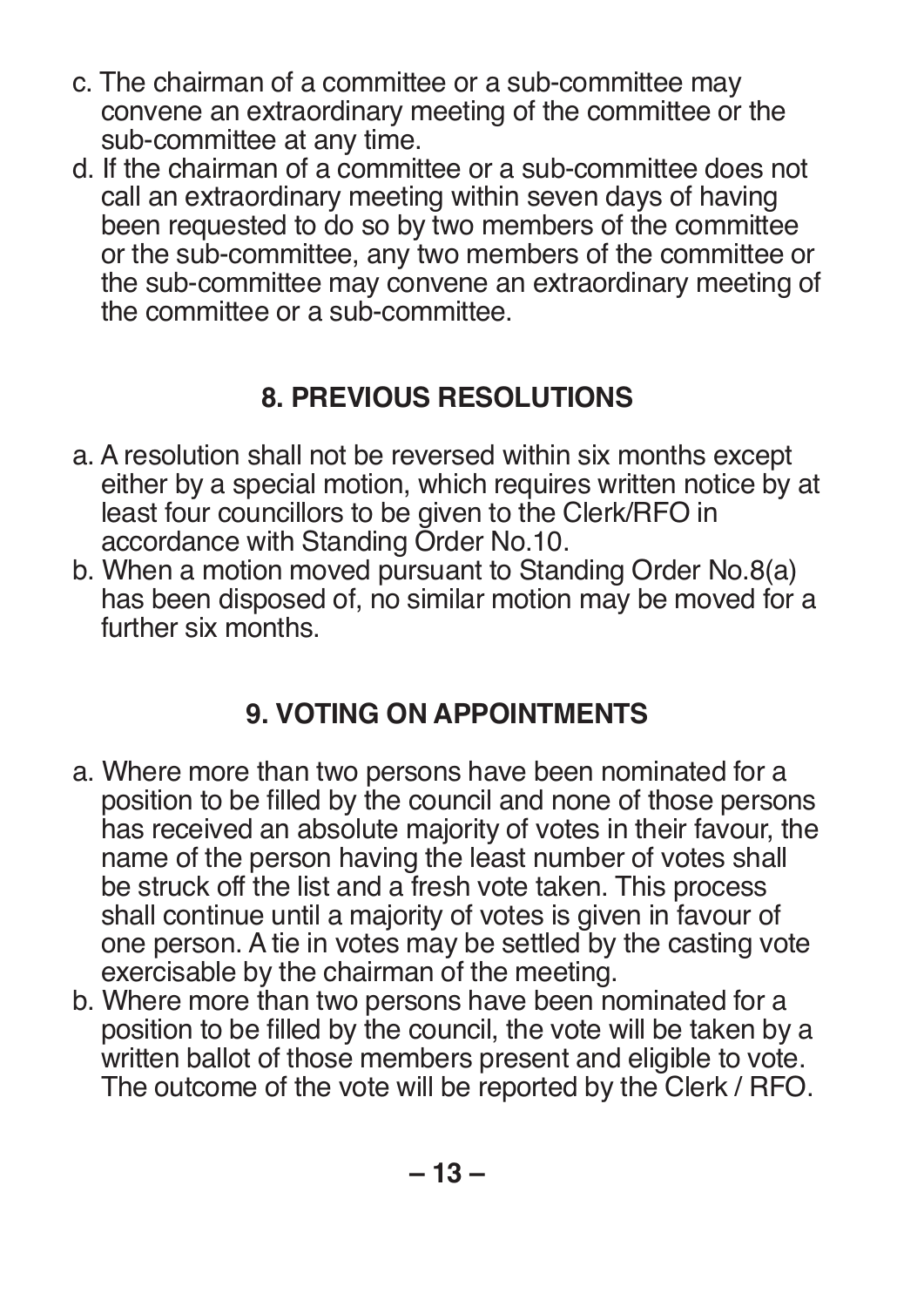#### **10. MOTIONS FOR A MEETING THAT REQUIRE WRITTEN NOTICE TO BE GIVEN TO THE CLERK / RFO**

- a. A motion shall relate to the responsibilities of the meeting for which it is tabled and in any event shall relate to the performance of the Council's statutory functions, powers and obligations or an issue which specifically affects the council's area or its residents.
- b. No motion may be moved at a meeting unless it is on the agenda and the mover has given written notice of its wording to the Clerk / RFO at least seven clear days before the meeting. Clear days do not include the day of the notice or the day of the meeting.
- c. The Clerk / RFO may, before including a motion on the agenda received in accordance with Standing Order No.10(b), correct obvious grammatical or typographical errors in the wording of the motion.
- d. If the Clerk / RFO considers the wording of a motion received in accordance with Standing Order No.10(b) is not clear in meaning, the motion shall be rejected until the mover of the motion re-submits it, so that it can be understood, in writing, to the Clerk / RFO at least seven clear days before the meeting.
- e. If the wording or subject of a proposed motion is considered improper, the Clerk / RFO shall consult with the chairman of the forthcoming meeting or, as the case may be, the councillors who have convened the meeting, to consider whether the motion shall be included on the agenda or rejected.
- f. The decision of the chairman of the council (or, in his absence, the vice-chairman)  $-$  and in accordance with the provisions of Standing Order No.6 – as to whether or not to include the motion on the agenda shall be final.
- g. Motions received shall be recorded and numbered in the order that they are received.
- h. Motions rejected shall be recorded with an explanation by the Clerk / RFO of the reason for rejection.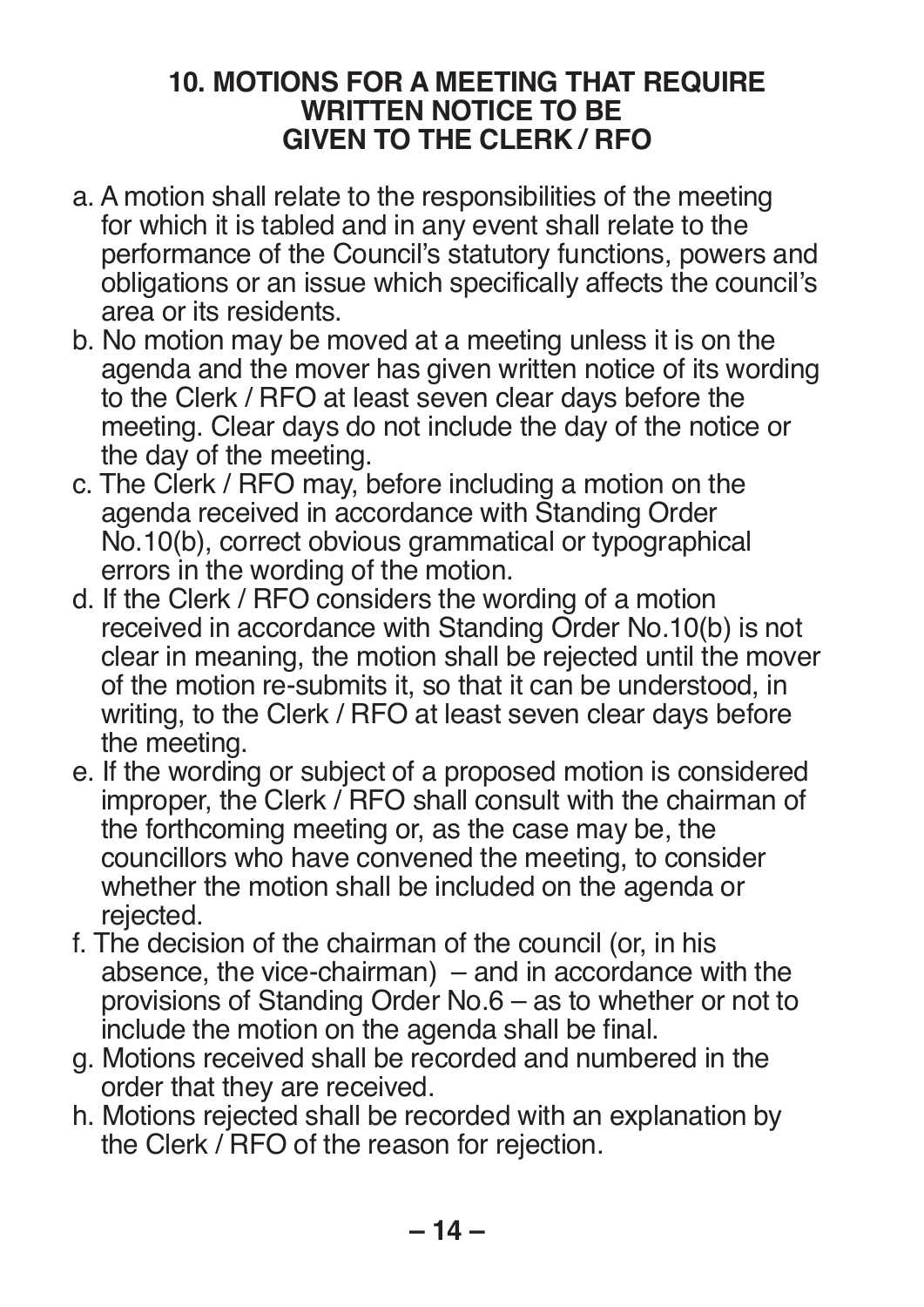i. A written notice of motion shall not relate to any matter which may be considered under the council's code of conduct, complaints procedure or employment policies

#### **11. MOTIONS AT A MEETING THAT DO NOT REQUIRE WRITTEN NOTICE**

- a. The following motions may be moved at a meeting without written notice to the Clerk / RFO:
	- i. to correct an inaccuracy in the draft minutes of a meeting;
	- ii. to move to a vote;
	- iii. to defer consideration of a motion;
	- iv. to refer a motion to a particular committee or sub-committee;
	- v. to appoint a person to preside at a meeting;
	- vi. to change the order of business on the agenda;
	- vii. to proceed to the next business on the agenda;
	- viii. to require a written report;
		- ix. to appoint a committee or sub-committee and their members;
		- x. to extend the time limits for speaking;
		- xi. to exclude the press and public from a meeting in respect of confidential or other information which is prejudicial to the public interest;
	- xii. to not hear further from a councillor or a member of the public;
	- xiii. to exclude a councillor or member of the public for disorderly conduct;
	- xiv. to temporarily suspend the meeting;
	- xv. to suspend a particular standing order (unless it reflects mandatory, statutory or legal requirements);
	- xvi. to adjourn the meeting;
	- xvii. to close the meeting.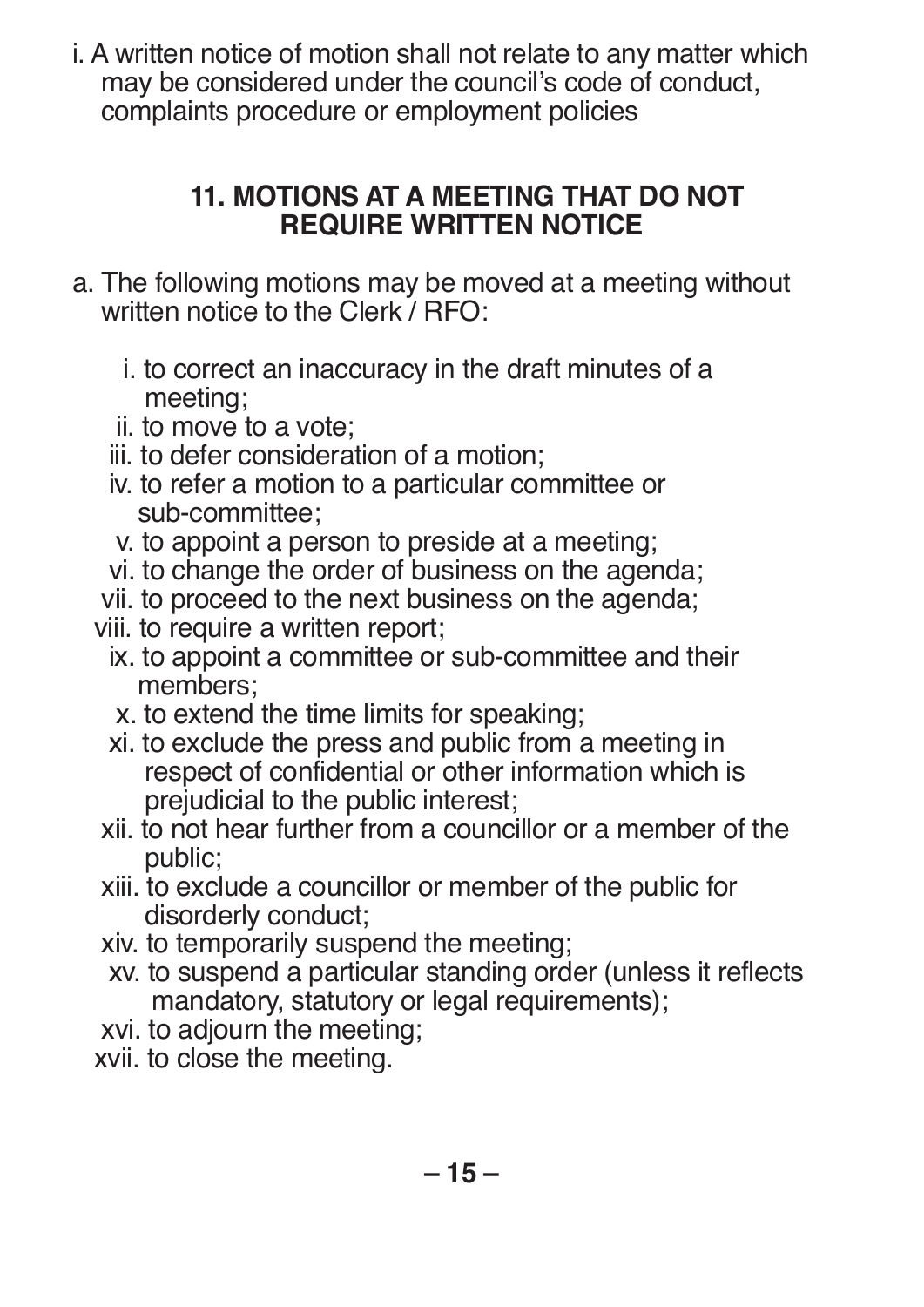#### **12. MANAGEMENT OF INFORMATION**

*(See also Standing Order No.21)*

- a. The council shall have in place and keep under review, technical and organisational measures to keep secure information (including personal data) which it holds in paper and electronic form. Such arrangements shall include deciding who has access to personal data and encryption of personal data.
- b. The council shall have in place, and keep under review, policies for the retention and safe destruction of all information (including personal data) which it holds in paper and electronic form. The council's retention policy shall confirm the period for which information (including personal data) shall be retained or, if this is not possible, the criteria used to determine that period (*e.g*. the Limitation Act 1980).
- c. The agenda, papers that support the agenda and the minutes of a meeting shall not disclose or otherwise undermine confidential information or personal data without legal justification.
- d. Councillors, staff, the council's contractors and agents shall not disclose confidential information or personal data without legal justification.

**– 16 –**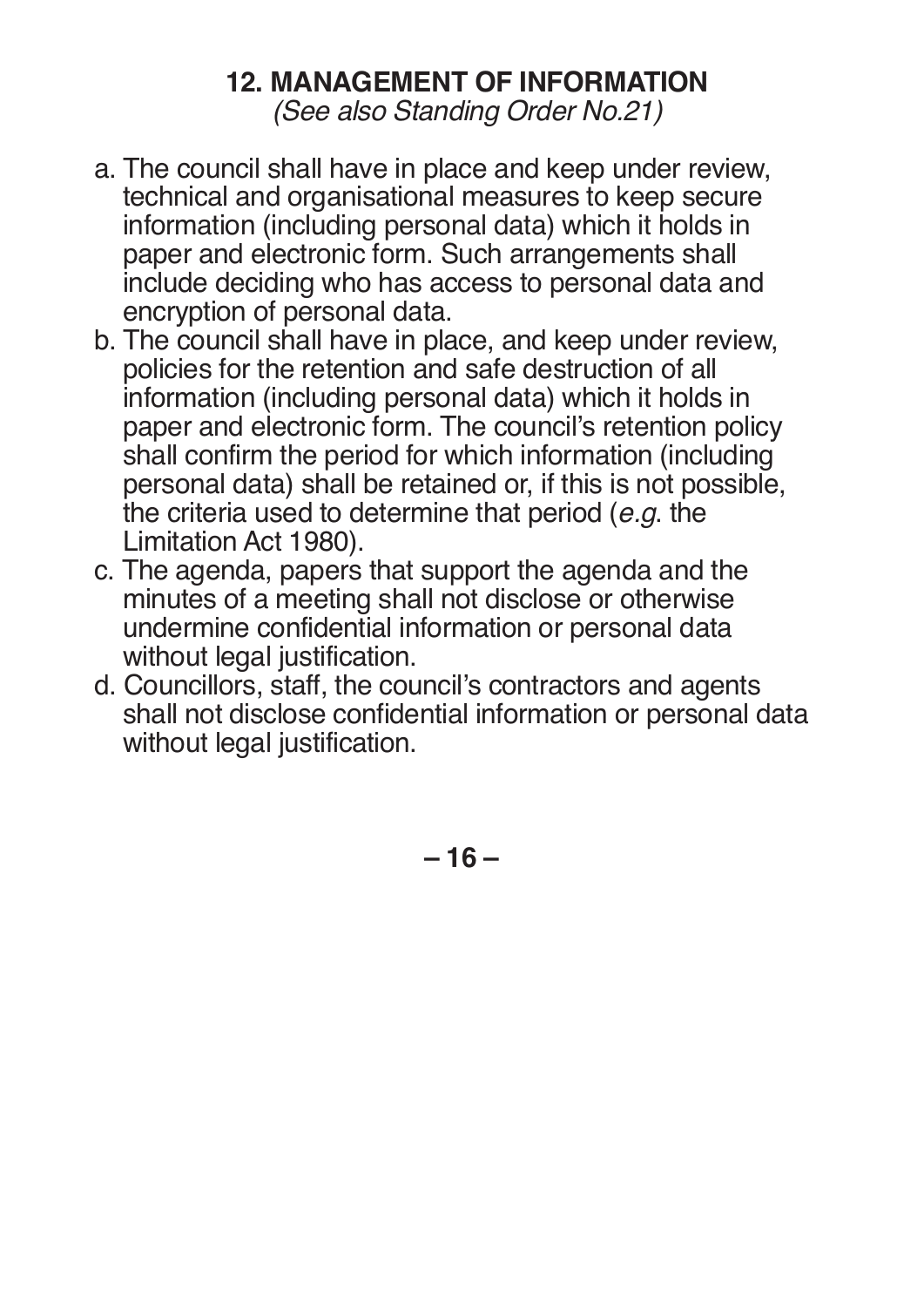Full Council meetings

- a. If the draft minutes of a preceding meeting have been served on councillors with the agenda to attend the meeting at which they are due to be approved for accuracy, they shall be taken as read.
- b. There shall be no discussion about the draft minutes of a preceding meeting except in relation to their accuracy. A motion to correct an inaccuracy in the draft minutes shall be moved in accordance with Standing Order No.11(a)(i).
- c. The accuracy of draft minutes, including any amendment(s) made to them, shall be confirmed by resolution and shall be signed by the chairman of the meeting and stand as an accurate record of the meeting to which the minutes relate.
- d. If the chairman of the meeting does not consider the minutes to be an accurate record of the meeting to which they relate, he shall sign the minutes and include a paragraph in the following terms or to the same effect: *"The chairman of this meeting does not believe that the minutes of the meeting of the [council] held on [date] in respect of [minute detail] were a correct record but his view was not upheld by the meeting and the minutes are confirmed as an accurate record of the proceedings."*
- e. If the council's gross annual income or expenditure (whichever is higher) does not exceed £25,000, it shall publish draft minutes on a website which is publicly accessible and free of charge not later than one month after the meeting has taken place.
- f. Subject to the publication of draft minutes in accordance with Standing Order No.13(e) and Standing Order No.21(a) and following a resolution which confirms the accuracy of the minutes of a meeting, the draft minutes or recordings of the meeting for which approved minutes exist shall be destroyed.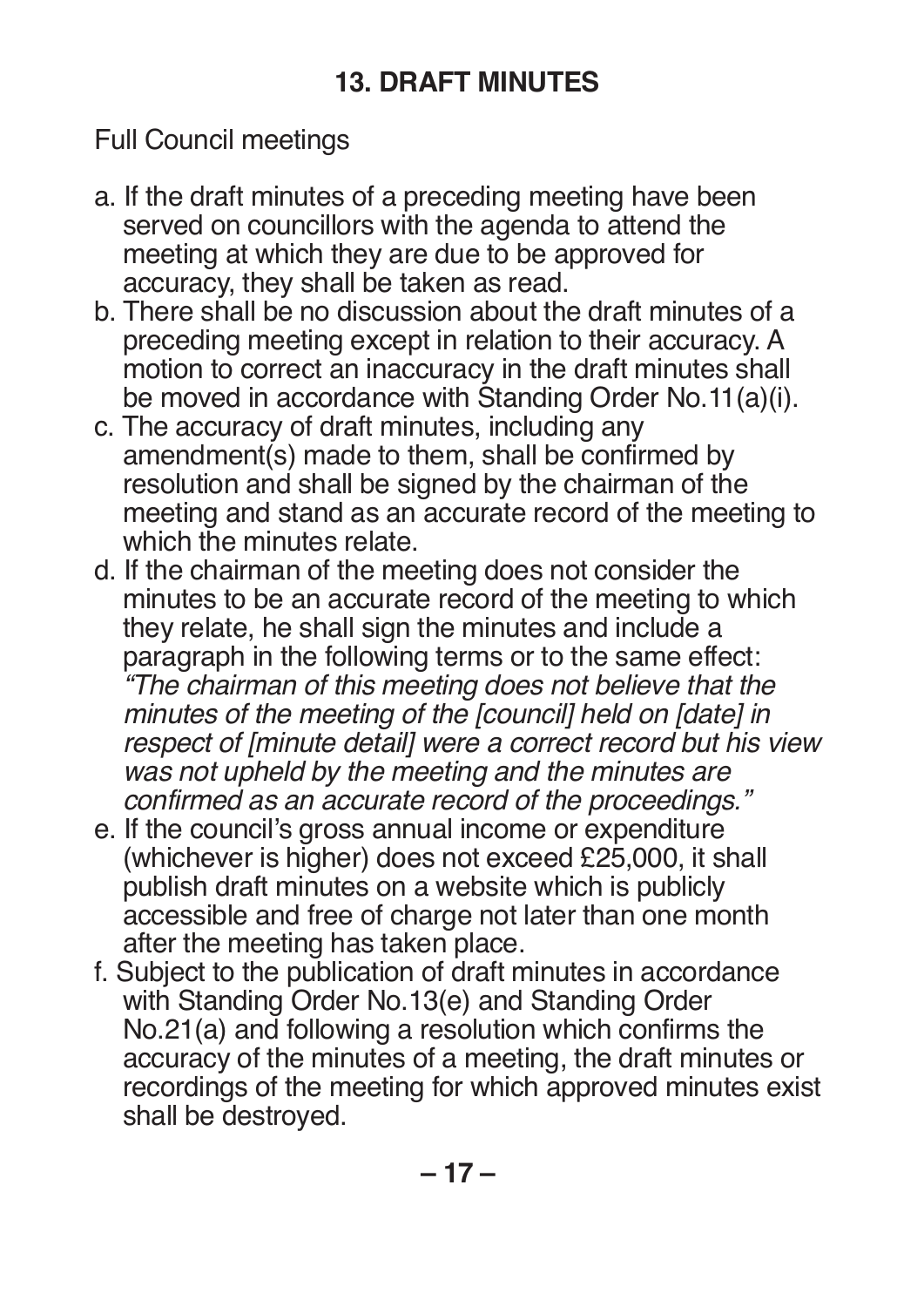## **14. CODE OF CONDUCT AND DISPENSATIONS**

*General:*

- a. The council has adopted the Cornwall Code of Conduct for City, Community, Parish and Town Councils which will apply to all councillors and members of the public co-opted to serve on committees and sub-committees of the council in respect of the entire meeting. All interests arising from the Code of Conduct adopted by the council will be recorded in the minutes giving the existence and nature of the interest.
- b. Members must have particular regard to their obligation to record and leave the room for matters in which they have an interest as defined by the Code of Conduct or by relevant legislation.
- c. The council shall maintain for public inspection, a Register of Members' interests that is compliant with the Code of Conduct and with relevant legislation.

#### *Members and the Code of Conduct:*

- d. All councillors and members of the public co-opted to serve on council committees and sub-committees shall observe the Code of Conduct adopted by the council.
- e. All councillors and members of the public co-opted to serve on council committees and sub-committees shall maintain a Register of Disclosable Pecuniary Interests, and must update their register by notifying the Monitoring Officer and the Clerk / RFO of any changes within 28 days.
- f. All councillors shall undertake training in the Code of Conduct within six months of the delivery of their declaration of acceptance of office.
- g. Unless granted a dispensation, a councillor or non-councillor with voting rights who has registered a Disclosable Pecuniary Interest in relation to any item of business being transacted at a meeting, shall leave the room whenever the item is being discussed, including any part of the meeting where the public are entitled to speak.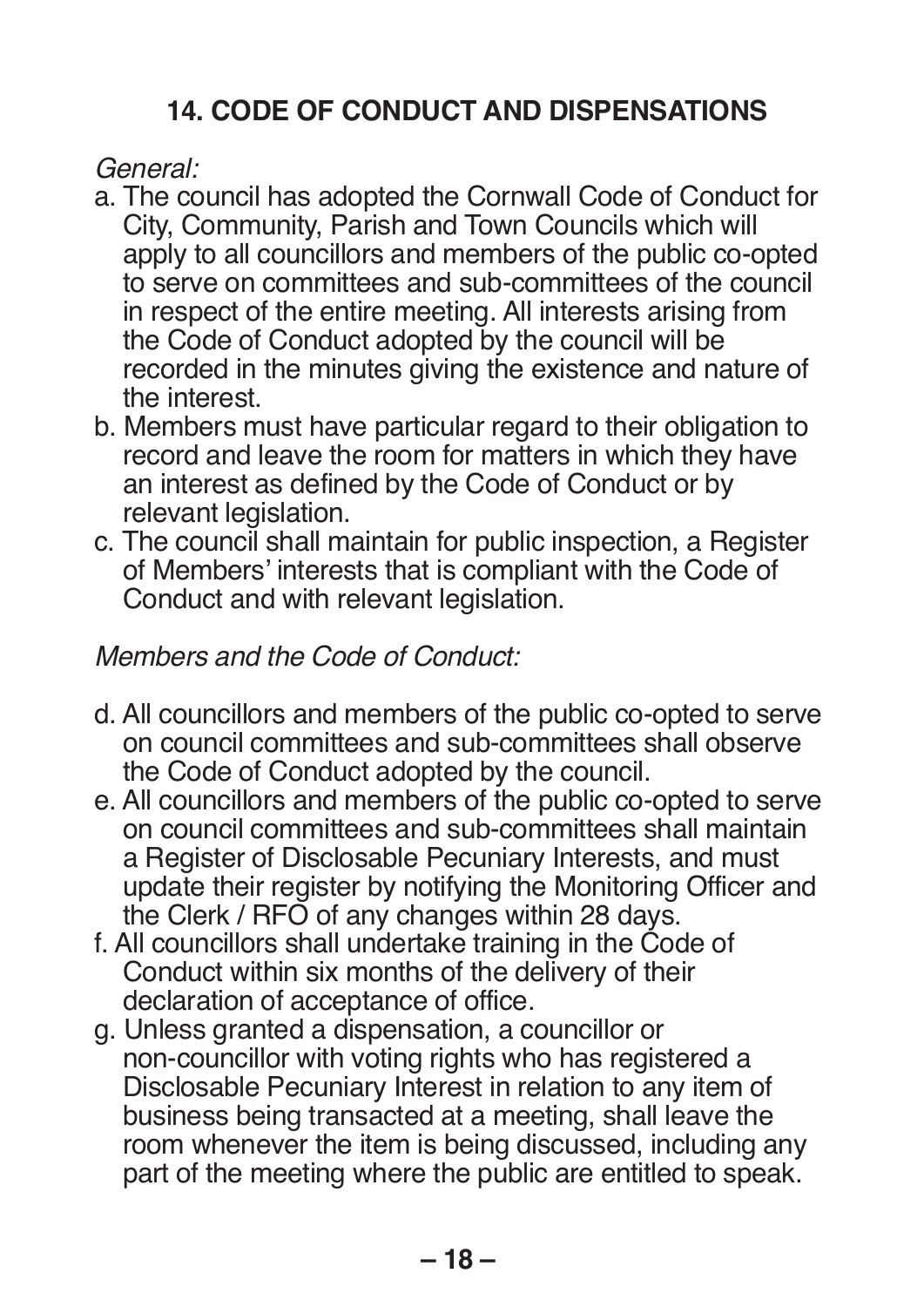- h. Unless granted a dispensation, a councillor or non-councillor with voting rights who has registered a non-registerable interest in relation to any item of business being transacted at a meeting, shall leave the room whenever the item is being discussed, including any part of the meeting where the public are entitled to speak.
- i. Where a non-registerable interest arises from membership of an outside body as defined in 3.5a of the council's Code of Conduct, a councillor may remain in the room to address the meeting, provide a short statement and answer questions for no more than three minutes before leaving the room at the request of the chairman.
- j. You must not accept any gifts or hospitality that you are offered or receive in connection with your official duties as a member, which could be seen by the public as likely to influence your judgement in these matters. There is no requirement to register or declare any gifts or hospitality which have been offered or received.
- k. A member of the council may, for the purposes of his duty as a member but not otherwise, inspect any document which has been considered by a committee or by the council. But the Clerk / RFO or the solicitor to the council may decline to allow inspection of any document which is protected by other legislation or in the event of legal proceedings would be protected by privilege arising from the relationship of solicitor and client. All minutes kept for any committee shall be open for the inspection of any member of the council during office hours.

#### *Dispensations:*

- l. Dispensation requests shall be in writing and submitted to the Clerk / RFO .as soon as possible before the meeting, or failing that, at the start of the meeting for which the dispensation is required.
- m. A decision as to whether to grant a dispensation shall be made by a meeting of the council, or committee or sub-committee for which the dispensation is required and that decision is final.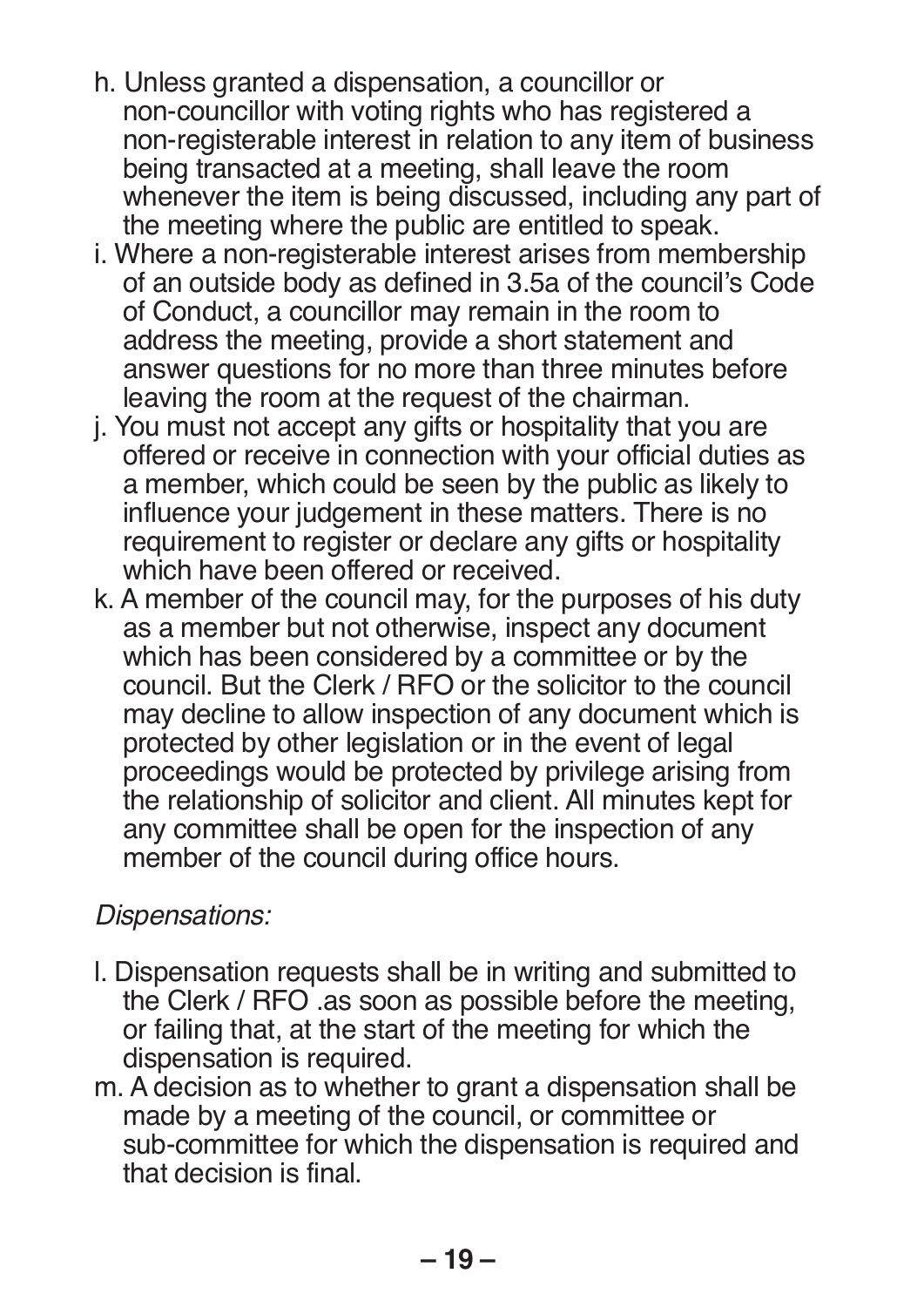- n. A dispensation request shall confirm:
	- i. the description and the nature of the disclosable pecuniary interest or other interest to which the request for the dispensation relates;
	- ii. whether the dispensation is required to participate at a meeting in a discussion only, or in a discussion and a vote;
	- iii. the date of the meeting or the period (not exceeding four years) for which the dispensation is sought; and
	- iv. an explanation as to why the dispensation is sought.
- o. This policy shall apply to all meetings of the council, its committees and sub-committees.
- p. No dispensation will be awarded for any meeting where there are no minutes of the proceedings.
- q. A dispensation may be granted in accordance with Standing Order No.14(m) *above* if having regard to all relevant circumstances the following applies:
	- i. without the dispensation the number of persons prohibited from participating in the particular business would be so great a proportion of the meeting transacting the business as to impede the transaction of the business or…
	- ii. granting the dispensation is in the interests of persons living in the council's area or…
	- iii. it is otherwise appropriate to grant a dispensation.

**– 20 –**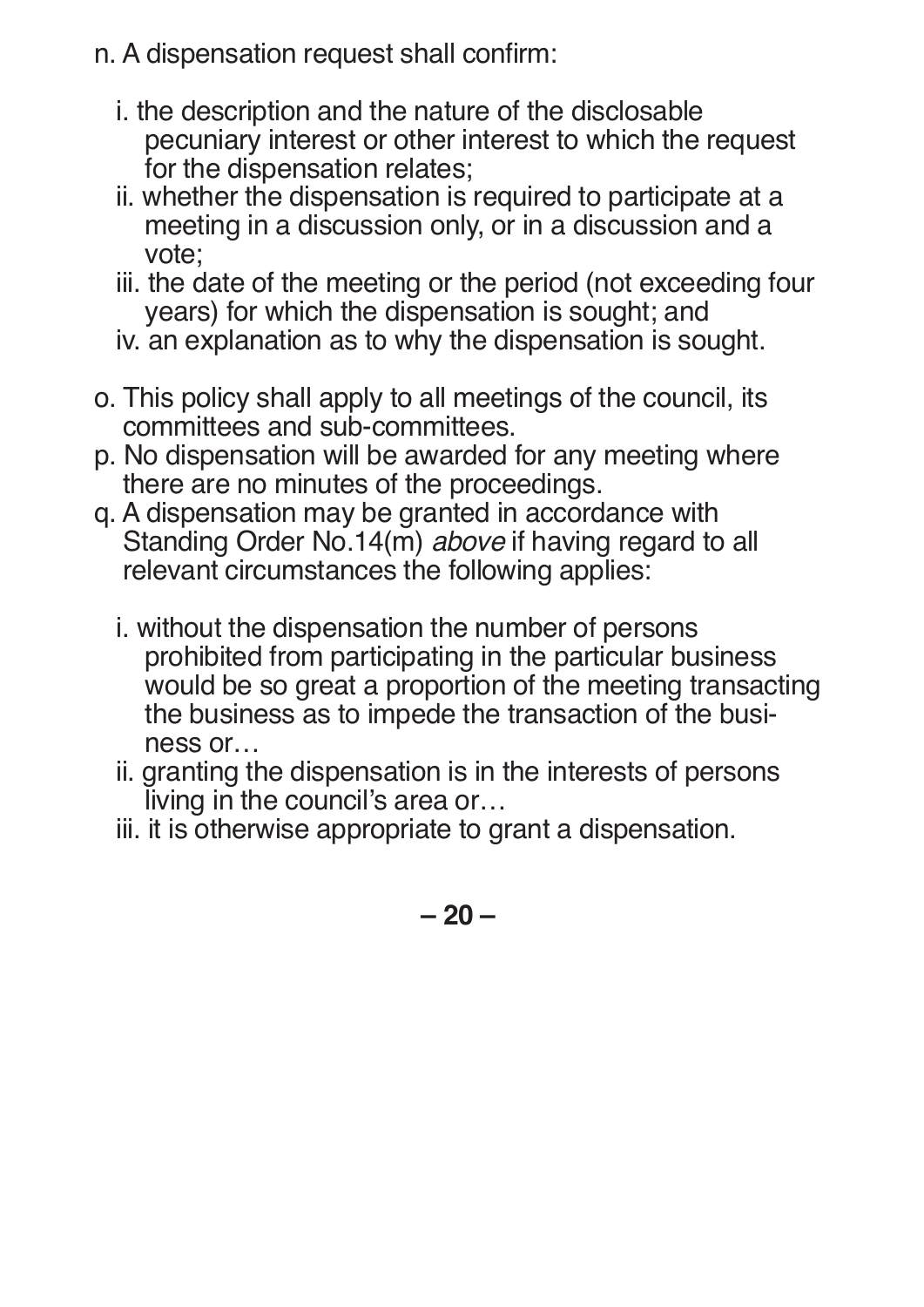# **15 CODE OF CONDUCT COMPLAINTS**

- a. Notification of any complaint shall remain confidential to the Clerk / RFO of the council until such time as the matter has been concluded, when the outcome of the complaint shall be reported to a meeting of the full council.
- b. Where the notification relates to a complaint made by the Clerk / RFO, the Clerk / RFO shall notify the chairman or vice-chairman of that fact, who, upon receipt of such notification, shall nominate a person to assume the duties of the Clerk / RFO set out in this Standing Order, and who shall continue to act in respect of that matter as such until the complaint is resolved.
- c. Where a notification relates to a complaint made by an employee (not being the Clerk / RFO) the Clerk / RFO shall ensure that the employee in question does not deal with any aspect of the complaint
- d. The council may:
	- i. provide information or evidence where such disclosure is necessary to progress an investigation of the complaint or is required by law;
	- ii. seek information relevant to the complaint from the person or body with statutory responsibility for investigation of the matter;
- e. References to a notification shall be taken to refer to a communication of any kind which relates to a breach or an alleged breach of the Code of Conduct by a councillor.
- f. Upon notification by Cornwall Council that a councillor or non-councillor with voting rights has breached the council's Code of Conduct, the council shall consider any recommendations and what, if any, action to take against the councillor or non-councillor with voting rights. Such action excludes disqualification or suspension from office and shall be limited to those sanctions recommended by the Monitoring Officer as part of the Decision Notice.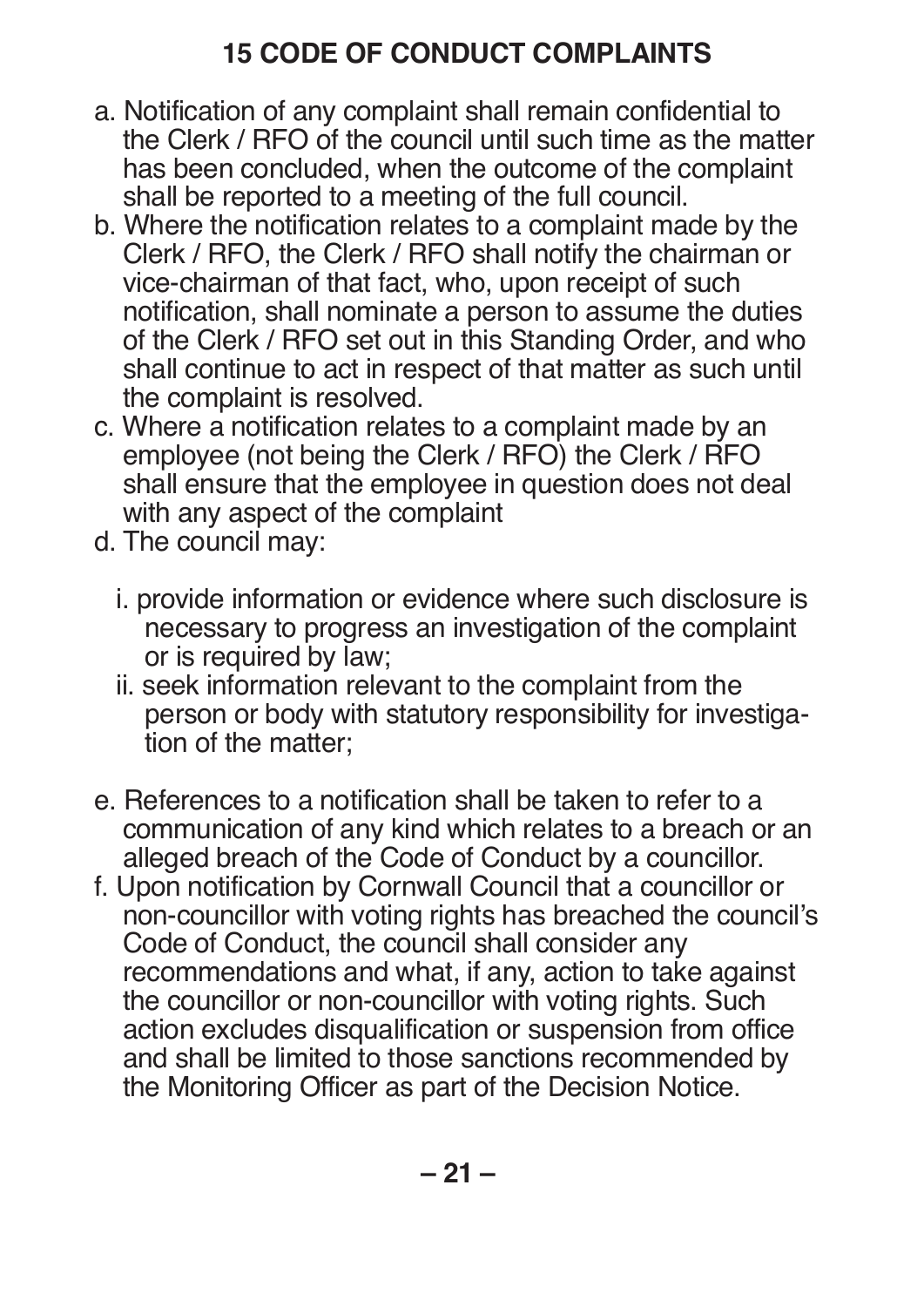## **16. PROPER OFFICER / PARISH COUNCIL CLERK**

- a. The Proper Officer of the council shall be the Clerk / RFO or another staff member(s) nominated by the council to undertake the work of the Clerk / RFO when the Clerk / RFO is absent.
- b. The Clerk / RFO shall:
	- i. at least three clear days before a meeting of the council, a committee or a sub-committee, serve on councillors by delivery or post at their residences or by e-mail authenticated in such manner as the Clerk / RFO thinks fit, a signed summons confirming the time, place and the agenda (provided the councillor has consented to service by e-mail), and provide, in a conspicuous place, public notice of the time, place and agenda (provided that the public notice with an agenda of an extraordinary meeting of the council convened by councillors is signed by them).
	- *See Standing Order No.3(b) for the meaning of clear days for a meeting of a full council and Standing Order No.4(c) for the meaning of clear days for a meeting of a committee*
		- ii. subject to Standing Order No.9, include on the agenda all motions in the order received, unless a councillor has given written notice at least seven days before the meeting confirming his withdrawal of it;
	- iii. convene a meeting of the council for the election of a new chairman of the council, occasioned by a casual vacancy in his office;
	- iv. facilitate inspection of the minute book by local government electors;
	- v. receive and retain copies of by-laws made by other local authorities;
	- vi. hold acceptance of office forms from councillors;
	- vii. hold a copy of every councillor's register of interests;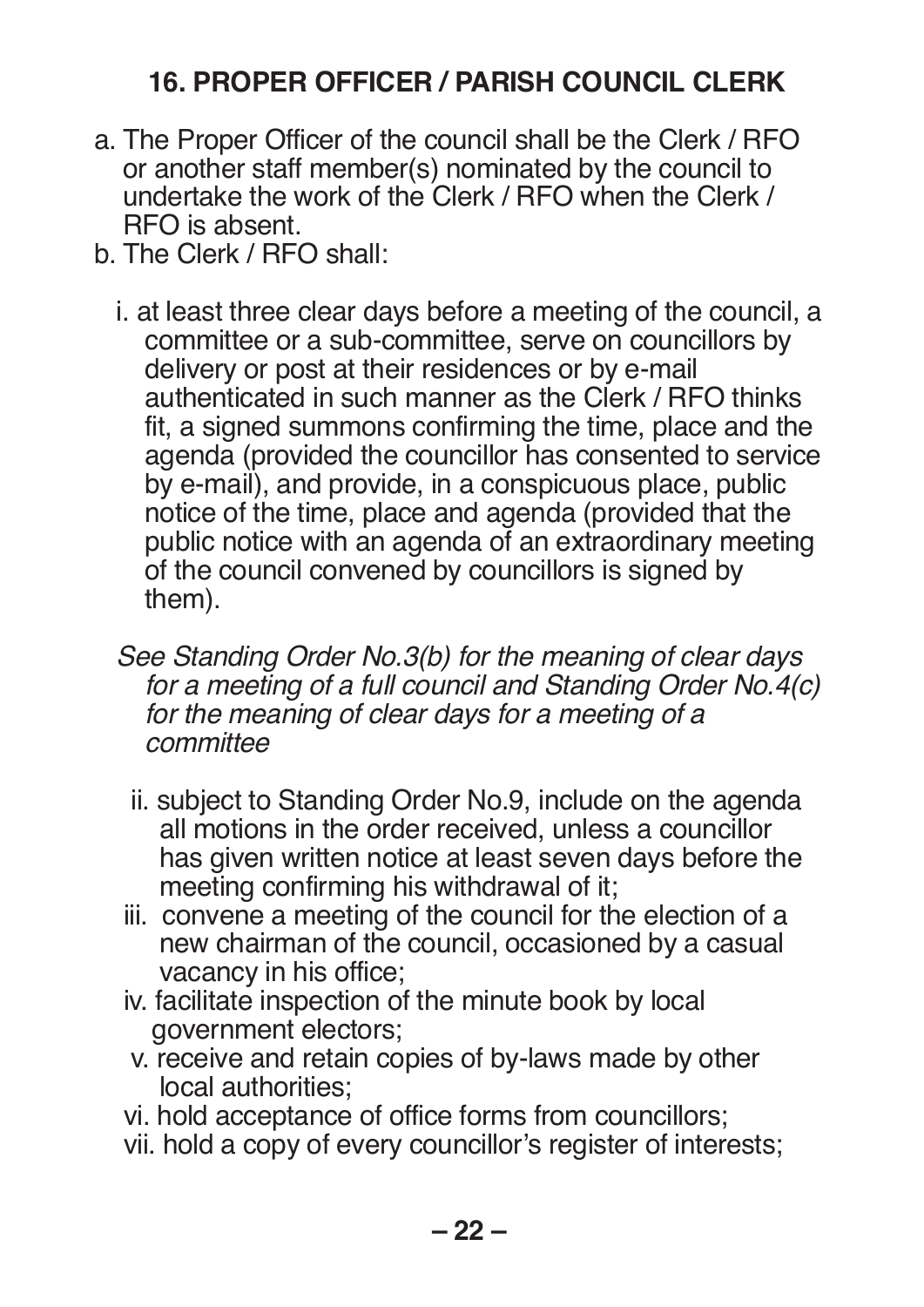- viii. assist with responding to requests made under Freedom of Information legislation and rights exercisable under Data Protection legislation, in accordance with the council's relevant policies and procedures;
- ix. receive and send general correspondence and notices on behalf of the council except where there is a resolution to the contrary;
- x. assist in the organisation of, storage of, access to, security of and destruction of information held by the council in paper and electronic form subject to the requirements of Data Protection and Freedom of Information legislation and other legitimate requirements (*e.g* the Limitation Act 1980);
- xi. arrange for legal deeds to be executed; *(See also Standing Order No.24)*;
- xii. arrange or manage the prompt authorisation, approval, and instruction regarding any payments to be made by the council in accordance with its financial regulations;
- xiii. record every planning application notified to the council and the council's response to the local planning authority in a book for such purpose;
- xiv. refer a planning application received by the council to the chairman (or in his absence the vice-chairman of the council) within two working days of receipt to facilitate an extraordinary meeting if the nature of a planning application requires consideration before the next ordinary meeting of the council;
- xv. manage access to information about the council via the publication scheme; and
- xvi. retain custody of the seal of the council (if there is one) which shall not be used without a resolution to that effect.

*(See also Standing Order No.24)*.

# **17. RESPONSIBLE FINANCIAL OFFICER**

a. When the Responsible Financial Officer is absent, the council will appoint a member to an unpaid post to undertake the work of the Responsible Financial Officer if required.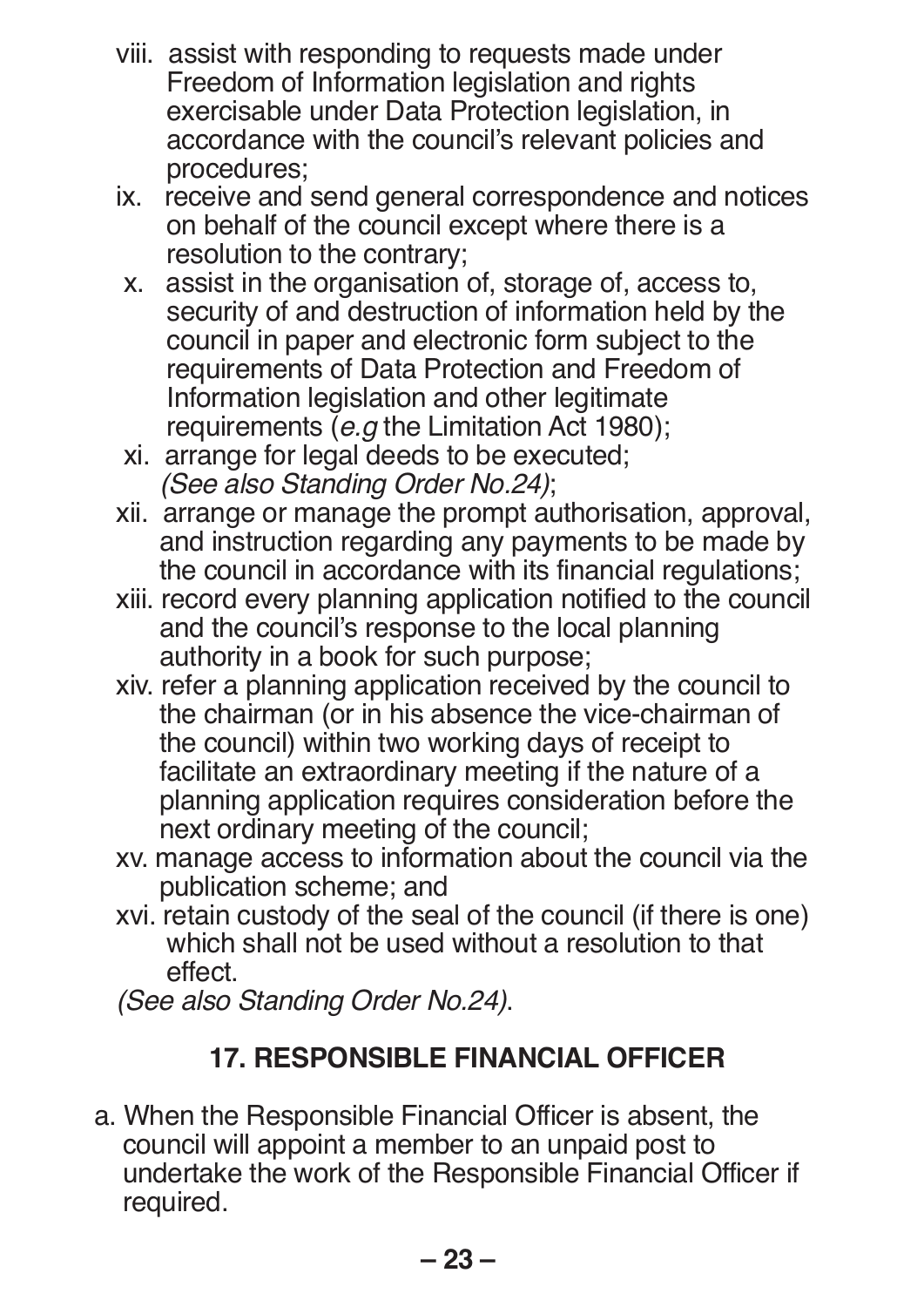#### **18. ACCOUNTS AND ACCOUNTING STATEMENTS**

- a. 'Proper practices' in Standing Orders refer to the most recent version of *'Governance and Accountability for Local Councils – a Practitioners' Guide'*.
- b. All payments by the council shall be authorised, approved and paid in accordance with the law, proper practices and the council's financial regulations.
- c. The Responsible Financial Officer shall supply to each councillor as soon as practicable after 30 June, 30 September and 31 December in each year a statement to summarise:
	- i. the council's receipts and payments (or income and expenditure) for each quarter;
	- ii. the council's aggregate receipts and payments (or income and expenditure) for the year to date;
	- iii. the balances held at the end of the quarter being reported and which includes a comparison with the budget for the financial year and highlights any actual or potential overspends.
- d. As soon as possible after the financial year end at 31 March, the Responsible Financial Officer shall provide:
	- i. each councillor with a statement summarising the council's receipts and payments (or income and expenditure) for the last quarter and the year to date for information; and
	- ii. to the council, the accounting statements for the year in the form of Section 2 of the Annual Governance and Accountability Return, as required by proper practices, for consideration and approval.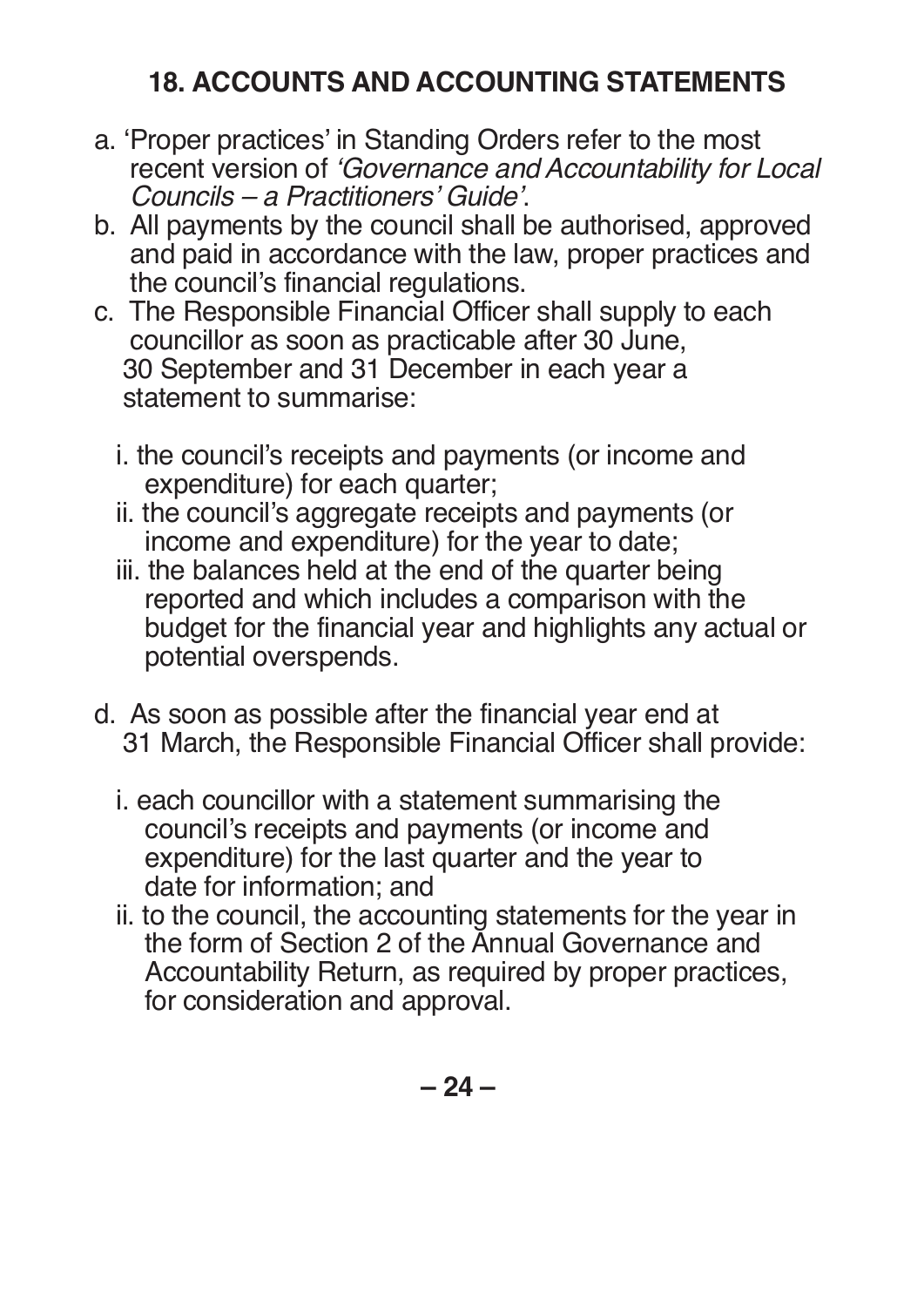e. The year-end accounting statements shall be prepared in accordance with proper practices and apply the form of accounts determined by the council (receipts and payments, or income and expenditure) for the year to 31 March. A completed draft annual governance and accountability return shall be presented to all councillors prior to anticipated approval by the council. The annual governance and accountability return of the council, which is subject to external audit, including the annual governance statement, shall be presented to the council for consideration and formal approval before 30 June.

## **19. FINANCIAL CONTROLS AND PROCUREMENT**

- a. The council has established Financial Regulations for the governance and management of its finances and to meet the requirements of the audit and accountability regime in place at the time. These are attached as Part II of these Standing Orders.
- b. All payments by the council shall be authorised, approved and paid in accordance with the law, proper practices and the council's financial regulations.
- c. The council's proper practices will be in accordance with the most recent JPAG guidance.

#### **20. HANDLING STAFF MATTERS**

- a. A matter personal to a member of staff that is being considered by a meeting of council is subject to Standing Order No.15.
- b. Subject to the council's policy regarding absences from work, the council's most senior member of staff shall notify the chairman of the council or, if he is not available, the vice-chairman of the council of absence occasioned by illness or other reason and that person shall report such absence to council at its next meeting.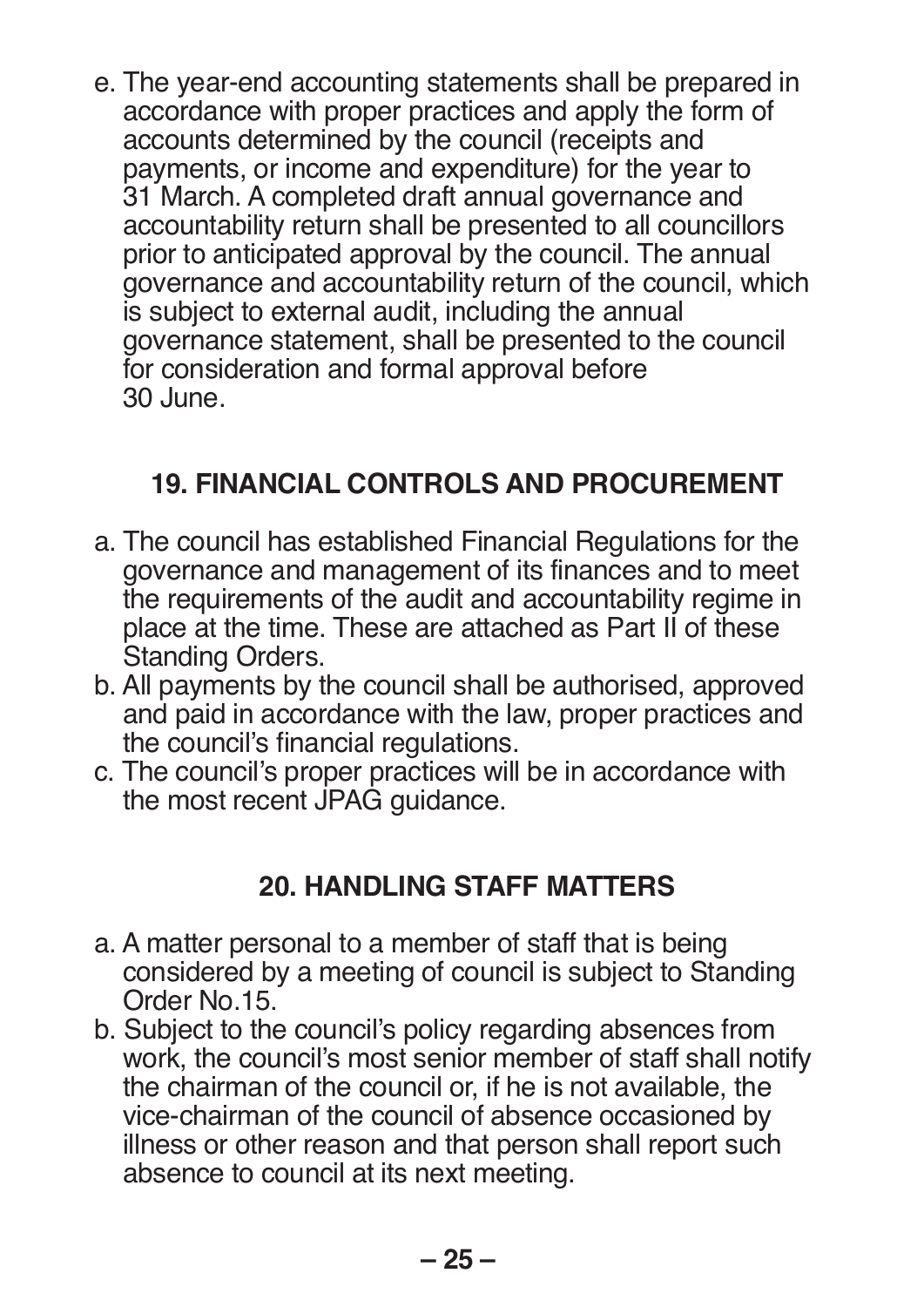- c. The chairman of the council or in his absence, the vice-chairman shall, upon a resolution, conduct a review of the performance and annual appraisal of the work of the Clerk / RFO. The reviews and appraisal shall be reported in writing and are subject to approval by resolution by the council.
- d. Subject to the council's policy regarding the handling of grievance matters, the council's most senior member of staff (or other members of staff) shall contact the chairman of the council or in his absence, the vice-chairman of the council in respect of an informal or formal grievance matter, and this matter shall be reported back and progressed by resolution of council.
- e. Subject to the council's policy regarding the handling of grievance matters, if an informal or formal grievance matter raised by the Clerk / RFO relates to the chairman or vice-chairman of the council, this shall be communicated to another member of the council, which shall be reported back and progressed by resolution of the council.
- f. Any persons responsible for all or part of the management of staff shall treat as confidential the written records of all meetings relating to their performance, capabilities, grievance or disciplinary matters.

#### **21 RESPONSIBILITIES TO PROVIDE INFORMATION** *See also Standing Order No.22*

a. In accordance with Freedom of Information legislation, the council shall publish information in accordance with its publication scheme and respond to requests for information held by the council.

**– 26 –**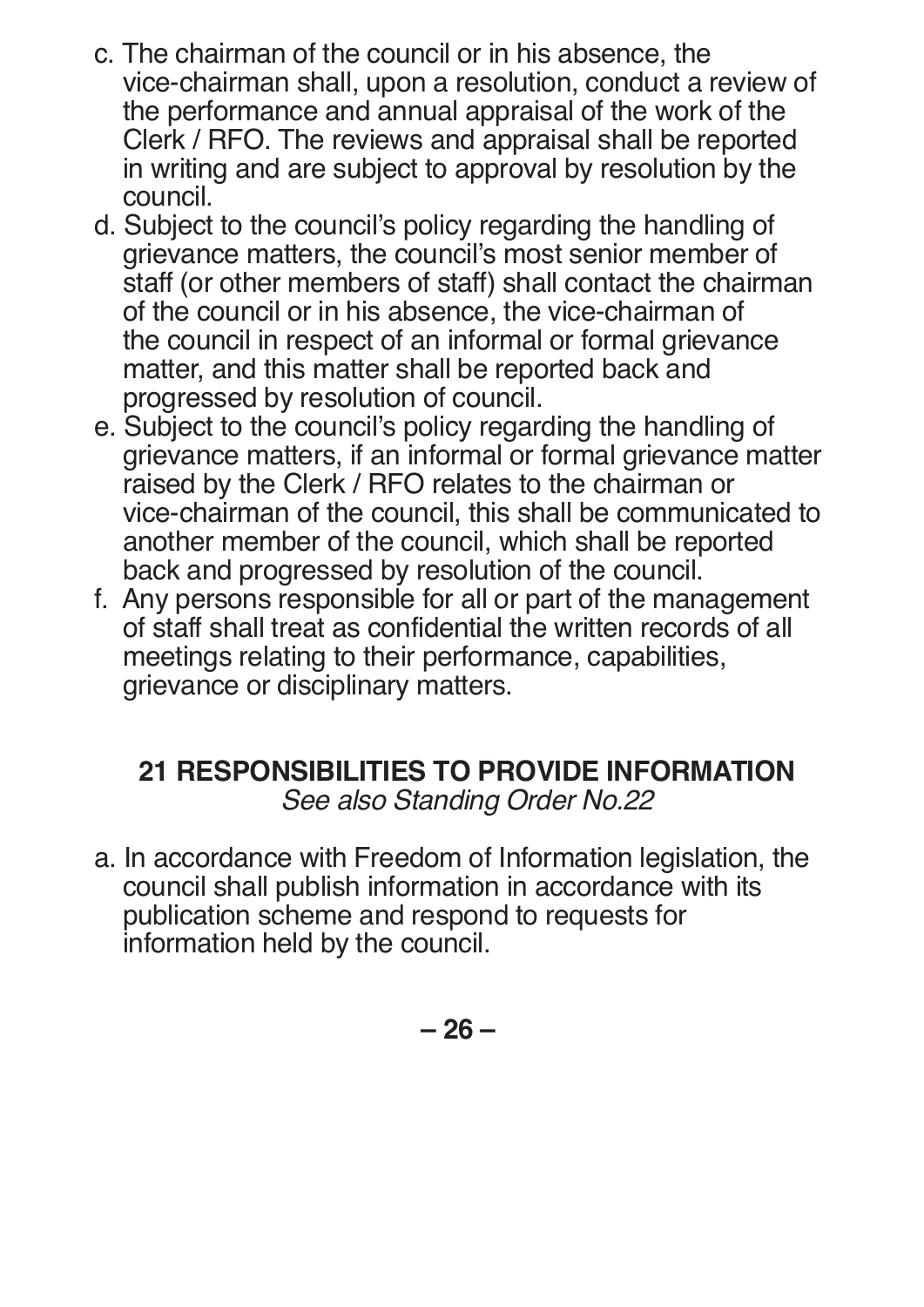b. If gross annual income or expenditure (whichever is higher) does not exceed £25,000, the council shall publish information in accordance with the requirements of the Smaller Authorities (Transparency Requirements) (England) Regulations 2015.

#### **22. RESPONSIBILITIES UNDER DATA PROTECTION LEGISLATION**

*See also Standing Order No.12*

- a. The council may appoint a Data Protection Officer.
- b. The council shall have policies and procedures in place to respond to an individual exercising statutory rights concerning his personal data.
- c. The council shall have a written policy in place for responding to and managing a personal data breach.
- d. The council shall keep a record of all personal data breaches comprising the facts relating to the personal data breach, its effects and the remedial action taken.
- e. The council shall ensure that information communicated in its privacy notice(s) is in an easily accessible and available form and kept up to date.
- f. The council shall maintain a written record of its processing activities.

#### **23. RELATIONS WITH THE PRESS/MEDIA**

a. Requests from the press or other media for an oral or written comment or statement from the council, its councillors or staff shall be handled in accordance with the council's policy in respect of dealing with the press and/or other media.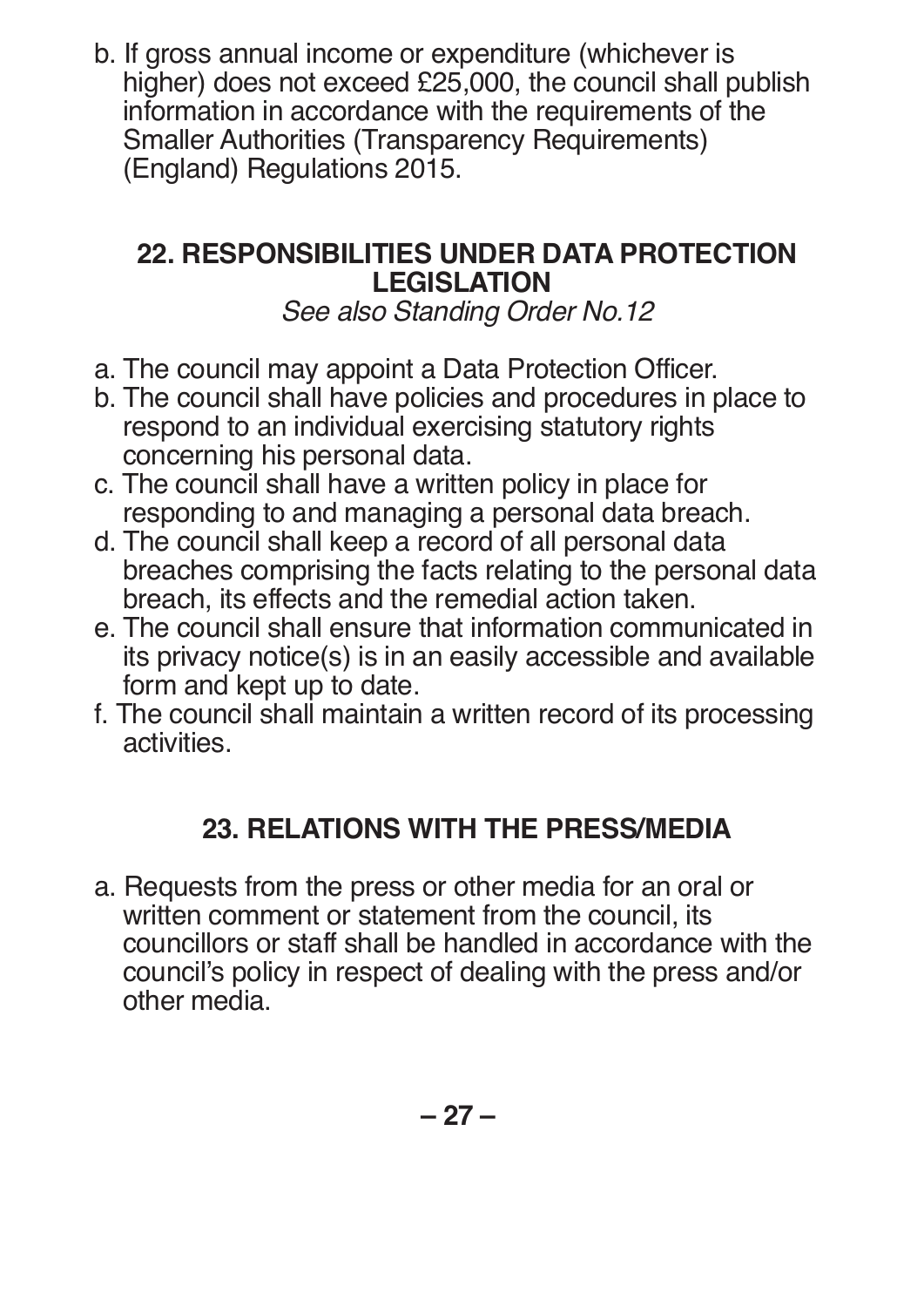# **24. EXECUTION AND SEALING OF LEGAL DEEDS**

*See also Standing Orders No.16(b)(xi) and (xvii)*

- a. A legal deed shall not be executed on behalf of the council unless authorised by a resolution.
- b. Subject to Standing Order No.22(a), any two councillors may sign, on behalf of the council, any deed required by law and the Clerk / RFO shall witness their signatures.

#### **25. COMMUNICATING WITH DISTRICT AND COUNTY OR UNITARY COUNCILLORS**

- a. An invitation to attend a meeting of the council shall be sent, together with the agenda, to the ward councillor(s) of the unitary council representing the area of the council.
- b. Unless the council determines otherwise, a copy of relevant correspondence sent to the unitary authority shall be sent to the divisional councillors(s) representing the area of the council.
- c. At the chairman's discretion and with the approval of the council, a divisional member may be invited to speak during any item on the agenda to make a short statement and answer any questions.

# **26. RESTRICTIONS ON COUNCILLOR ACTIVITIES**

- a. Unless duly authorised no councillor shall:
	- i. inspect any land and/or premises which the council has a right or duty to inspect; or
	- ii. issue orders, instructions or directions.
	- iii. incur any expenditure on behalf of the council or issue an instruction to incur expenditure.